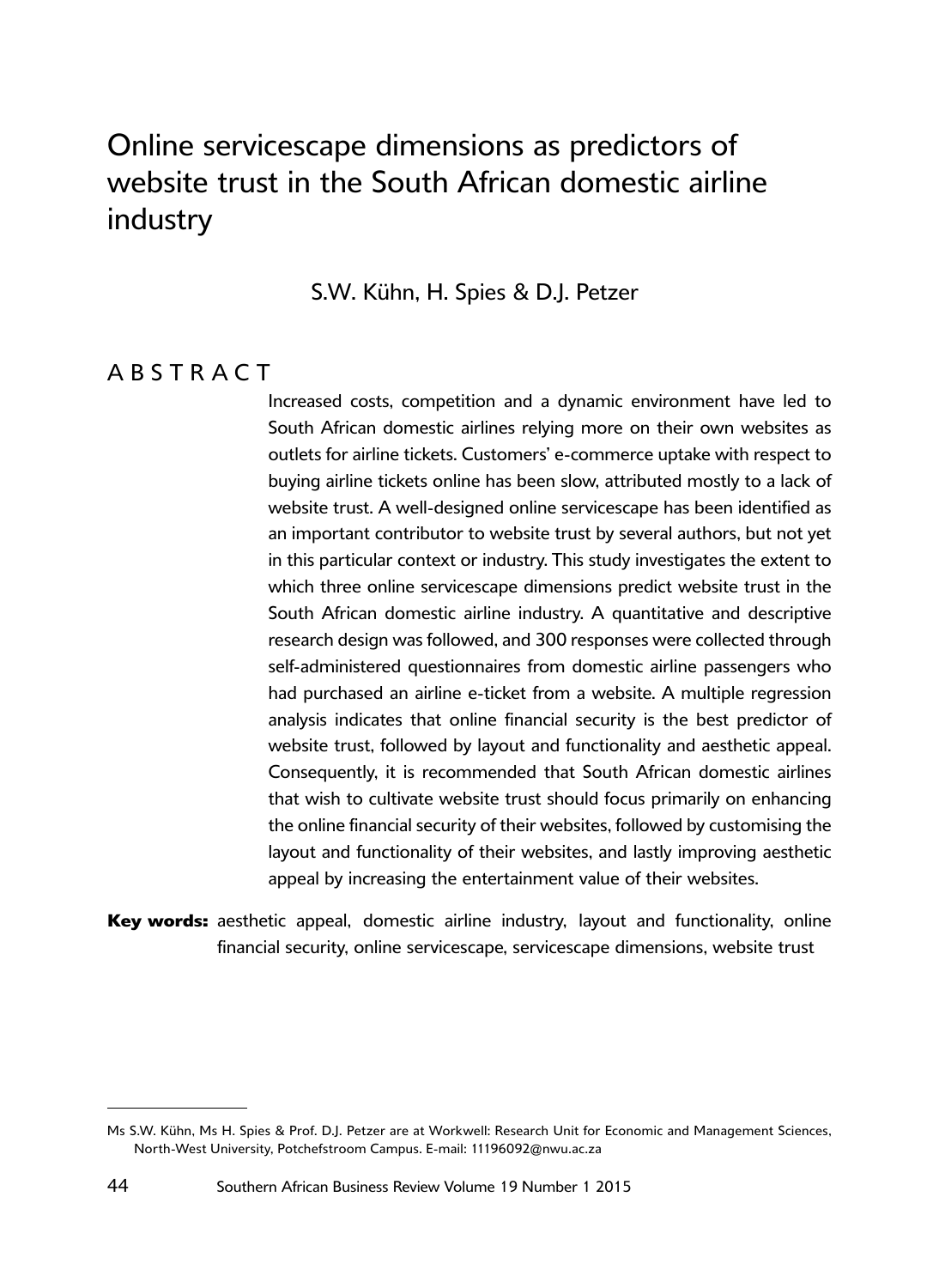# Introduction

1E-commerce has increased significantly in South Africa over the last few years, but its growth is far from the expected projections (Goldstruck 2012; Mayo, Helms & Inks 2006: 271). While numerous factors play a role (such as inaccessibility and poor infrastructure), many studies consider a lack of consumer website trust as the principal contributor to consumer reluctance to engage in e-commerce (Harris & Goode 2004: 139; Kim, Ferrin & Rao 2008: 546; Palvia 2009: 213). The faceless and intangible nature of e-commerce leads to perceived risk and uncertainty amongst customers, and trust is viewed as critical in overcoming these negative emotions (Beldad, de Jong & Steehouder 2010: 857; Kim et al. 2008: 546; Lee & Wu 2011: 7766).

In an e-commerce transaction, customers are expected to provide substantial personal information (including personal contact details and credit card information) and pay for goods and services in full before the transaction is processed and delivery occurs (Beldad et al. 2010: 860; Kim et al. 2008: 546). Therefore, creating an environment in which prospective customers trust the website vendor's ability and integrity is critical to the success of e-commerce (Chen, Hsu & Lin 2010: 1007; Kim et al. 2008: 545).

Accordingly, a considerable number of studies have been undertaken to uncover website characteristics that could possibly impact on customer trust (Flavián, Guinalíu & Gurrea 2006; Liao, Palvia & Lin 2006: 469; Pi, Liao & Chen 2012: 108). While these studies provide fruitful insights, authors have since called for more comprehensive research exploring the nature and effects of online physical environments on customers' trust in the website (Beldad et al. 2010; Ezeh & Harris 2007: 72; Goode & Harris 2007: 513). In response, studies have focused on extending the servicescape model initially proposed by Bitner (1992) in an online context to provide a more comprehensive framework for examining e-commerce (Harris & Goode 2010: 230).

Although online servicescapes have been found to significantly and positively impact website trust (Harris & Goode 2010: 230), no studies have investigated this link empirically in the airline industry within a South African context. With more South African organisations, specifically domestic airlines, embracing e-commerce (Harison & Boonstra 2008: 92), it is important to determine the effect of online servicescapes on customers' website trust, since marketers have the ability to control online servicescapes and in that way can possibly effect customer website trust. Therefore, this study was undertaken to determine the extent to which the dimensions of online servicescapes predict website trust, specifically in the South African domestic airline industry.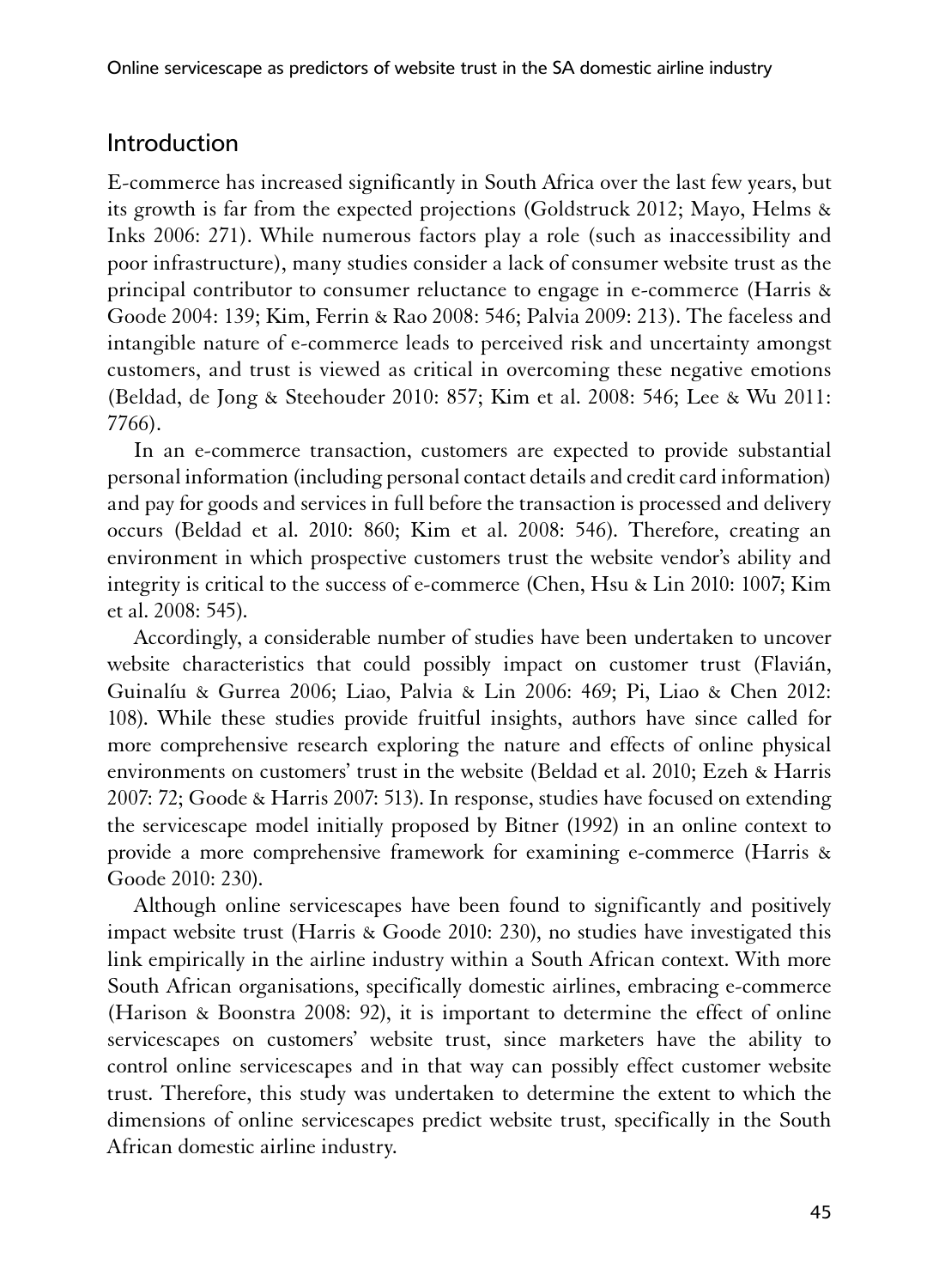This article presents the purpose, problem statement and objectives of the study, followed by an overview of the domestic airline industry, insights into their e-commerce practices, and the literature background. Based upon the objectives formulated for the study and the literature background presented, a number of hypotheses are formulated. This is followed by the research methodology, results and discussion of results. The paper concludes by discussing the limitations and providing directions for future research.

#### Problem statement, purpose and objectives

The South African domestic airline industry is characterised by increased competition, risk and uncertainty factors, which are prevalent in escalating fuel costs, airport charges and a weak currency (Gordon 2011; Harison & Boonstra 2008: 92; Lubbe 2007: 75; Mantshantsha 2013). These challenges have forced domestic airlines to re-evaluate their business models and subsequently adopt e-commerce as a tool to reduce costs and generate new streams of profit (Harison & Boonstra 2008: 92; Shon, Chen & Chang 2003: 326). More specifically, domestic airlines are using their own websites as cost-effective distribution channels to reach a greater number of end customers and sell airline tickets online (Campbell & Vigar-Ellis 2012: 99; Harison & Boonstra 2008: 92; Lubbe 2007: 75). Harison and Boonstra (2008: 92) explain that since e-ticketing systems electronically send tickets directly to customers, domestic airlines save on issue and distribution costs and commission fees payable to travel agents (Alamdari 2002: 339; Harison & Boonstra 2008: 92). Domestic airlines also save on lower accounting costs resulting from a fully automated online reservation system (Alamdari 2002: 339; Yoon, Yoon & Yang 2006: 2530).

South African consumers have, however, been slow to engage in e-commerce on a large scale (Goldstruck 2012). Although many reasons can be cited for the slow uptake, most consumers report a lack of website trust as the main contributing factor for opting against e-commerce (Hoffman, Novak & Peralta 1999: 80; Kim et al. 2008: 546; Lee & Wu 2011: 7767). If domestic airlines therefore wish to use their websites as more efficient distribution channels, it is important that these airlines improve customers' trust in their websites.

Studies have shown that online servicescapes play an important role in improving customers' website trust, thereby allowing more optimal distribution channel use through customer interaction and sales (Harris & Goode 2010). Since online servicescapes consist of various dimensions (Harris & Goode 2010), domestic airlines could benefit from understanding which dimensions should be present to improve website trust and focus their efforts on those dimensions specifically. Furthermore,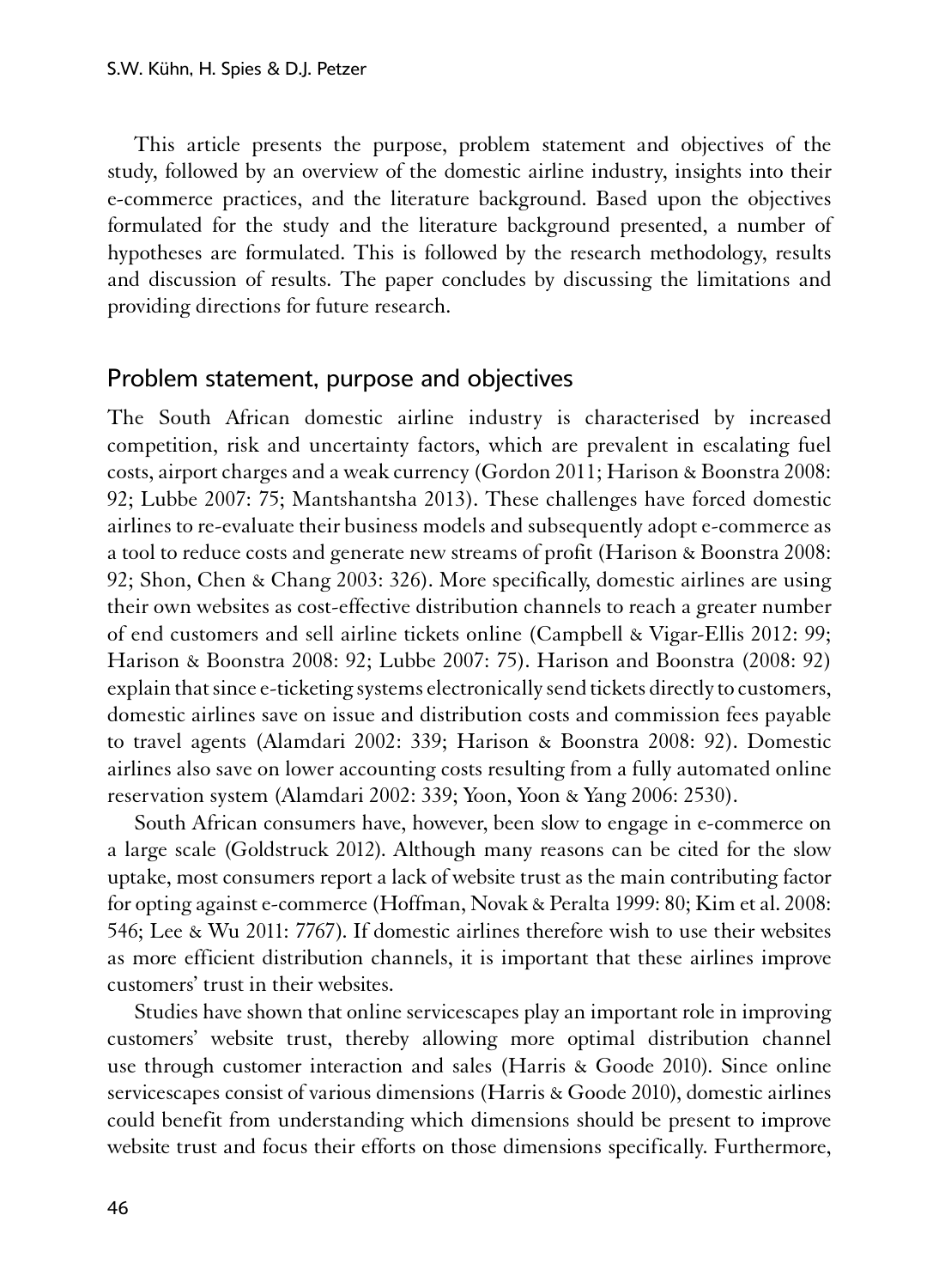the ability of online servicescapes to predict website trust have never been examined within the South African domestic airline industry, although e-commerce plays an increasingly dominant role in the generation of new profit streams (allAfrica.com 2009; Harison & Boonstra 2008: 92).

The purpose of this study was therefore to determine the extent to which online servicescape dimensions predict website trust in the South African domestic airline industry. More specifically, the objectives of the study were to:

- Describe the typical domestic airline passenger who took part in the study
- Establish the airline patronage habits of domestic airline passengers who took part in the study
- Gauge the perceptions of domestic airline passengers regarding the online servicescapes of the domestic airlines' websites from which they most recently purchased an airline ticket
- Measure the website trust that domestic airline passengers have in the domestic airlines' websites from which they most recently purchased an airline ticket.
- • Establish the extent to which online servicescape dimensions of domestic airline websites predict domestic airlines' passengers' levels of trust in domestic airline websites.

# The South African domestic airline industry

1Since the deregulation of the South African domestic airline industry in 1991, numerous competitors have entered the marketplace (Campbell & Vigar-Ellis 2012: 99). More specifically, the industry has been characterised by the entry of a number of low-cost carriers in response to increased demand for lower airfares (Irwin 2007).

Several airlines operate within the South African domestic industry, including South African Airways (SAA), South African Express, Mango Airlines, British Airways and Kulula.com (SA Flights 2013; Townsend & Bick 2011: 2). Not surprisingly, SAA, a parastatal entity, still maintains the largest market share (Oosthuizen 2012; Townsend & Bick 2011: 2).

Remaining profitable in the domestic airline industry proves to be challenging for these airlines, with the economic climate curbing consumer demand for air travel (African Economic Outlook 2013; allAfrica.com 2009). Furthermore, escalating fuel costs and local airport charges weigh heavily on the current cost structures of domestic airlines (Gordon 2011). The weakened Rand also makes the management of costs more difficult, specifically pertaining to the procurement of fuel (Mantshantsha 2013). The challenging nature of the industry is evident in the case of 1Time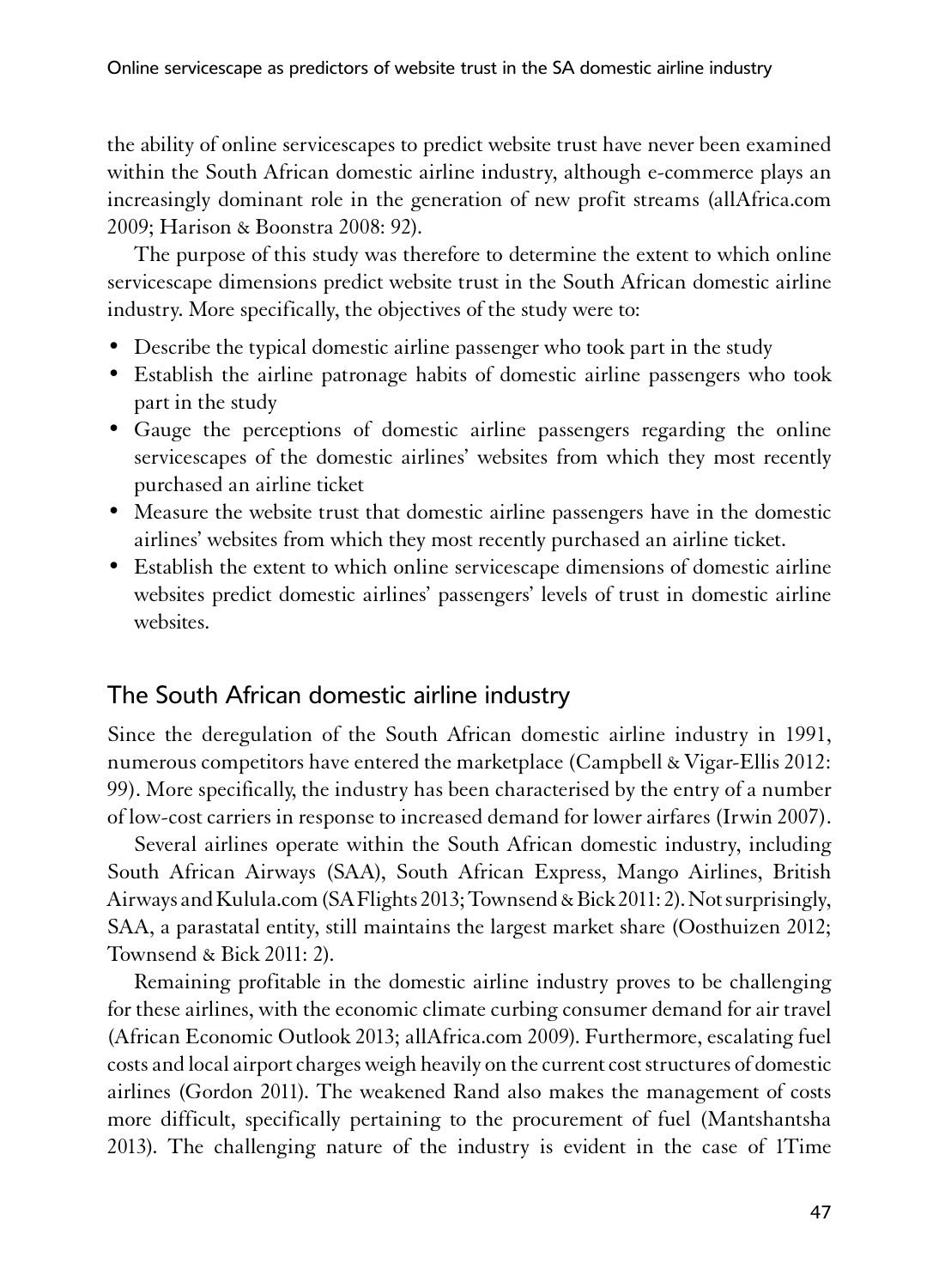Airline, which was forced to close down in 2012 after suffering severe financial losses (Wiseman 2012).

# Literature background

#### Online servicescapes and their underlying dimensions

1Since bank branches in the banking industry, travel agencies in the tourism industry and sales offices in the airline industry, for example, are recognised to elicit favourable customer behaviour in physical service environments, recent studies have focused on extending the servicescape concept into online service environments (Hopkins, Grove, Raymond & LaForge 2009; Koernig 2003; Van Haperen 2010). Online service environments are also referred to as online servicescapes, e-servicescapes, virtual servicescapes or cyberscapes (Vilnai-yavetz & Rafaeli 2006: 245; Williams & Dargel 2004: 311).

In essence, online servicescapes refer to all the factors included in the online environment present during service delivery (Harris & Goode 2010: 231; Hopkins et al. 2009: 25; Van Haperen 2010: 7). Visual appeal, entertainment value, design and usability of the website, information provided on the website, and the perceived security of the website are typical examples of elements present in this environment (Harris & Goode 2010: 231). Furthermore, Harris and Goode (2010: 231) propose that online servicescapes are comprised of three dimensions, namely aesthetic appeal, layout and functionality, and online financial security.

#### *Aesthetic appeal*

1Aesthetic appeal refers to the degree to which customers find a particular website attractive and alluring (Harris & Goode 2010: 231, 232). Wang, Minor and Wei (2010: 47) posit that aesthetic appeal represents the overall impressiveness of the website that impacts customers' online consumption style. Aesthetic appeal specifically affects the pleasure experienced by the customer during online interaction with a website (Lavie & Tractinsky 2003: 269; Vilnai-yavetz & Rafaeli 2006: 255). Harris and Goode (2010: 232) suggest that aesthetic appeal comprises three subdimensions, namely visual appeal, originality of design and entertainment value.

Van der Heijden (2002: 544) explains that a visually appealing website is pleasing to the customer's eye and stimulates the desire to explore the site further. In other words, whether customers like the way the website looks and find the use of graphics and product display visually attractive (Harris & Goode 2010: 241). Lindgaard,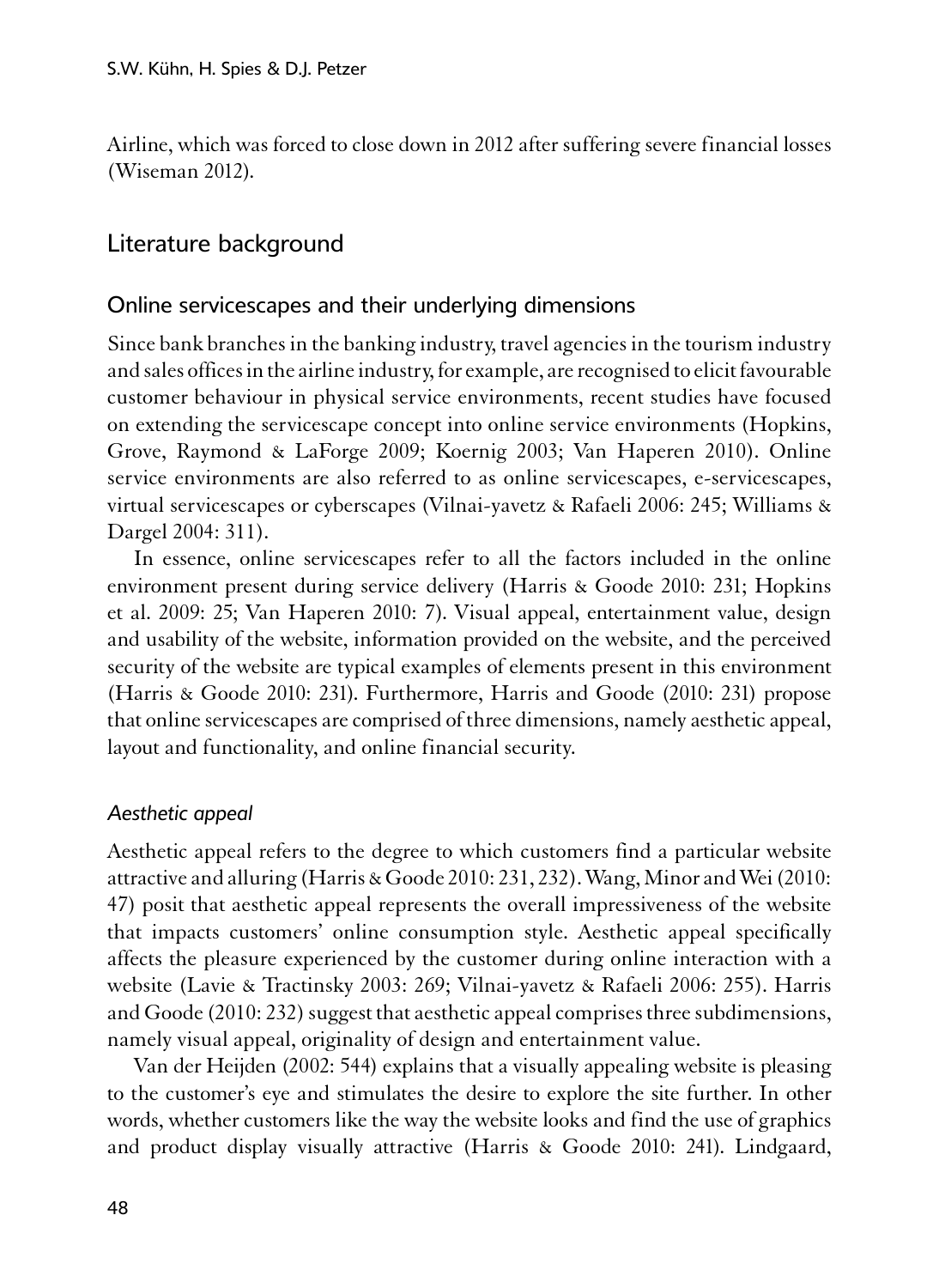Dudek, Sen, Sumegi and Noonan (2011: 20) and Van der Heijden, (2002: 544) add that visual appeal has the ability to affect both customers' enjoyment and usage of the website. Visual appeal is reinforced by the originality of design (through prominent use of creative logos, distinctive colours, appropriate use of suitable backgrounds and consistent typography present on the website) (Fink & Laupse 2000: 52; Koo & Ju 2009: 387), as well as the entertainment value (amusing customers through the creation of an appealing, exciting and fun environment) of the website (Eroglu, Machleit & Davis 2001: 180).

#### *Layout and functionality*

The layout of a website refers to its arrangement, organisation, structure and adaptability, whereas its functionality relates to the extent to which the layout facilitates customers' service goals (Harris & Goode; 2010: 232; Koo & Ju 2009: 379). Layout and functionality are important as they impact customers' selection, use and purchase behaviour online (Eroglu, Machleit & Davis 2003: 148; Richard 2005: 1638, 1639). Since a website is often the customers' only contact point with an organisation in e-commerce, organisations need to incorporate customer needs, wants and preferences into the layout, functionality and design of the website to gain a competitive advantage (Surjadjaja, Gosh & Antony 2003: 41). Harris and Goode (2010: 237, 238) and Li and Yeh (2010: 677, 678) add that for a website to successfully satisfy customers' needs, its layout and functionality must be usable, informative, customisable and interactively designed. The usability of a website refers to the ease with which the customer can learn to use, or actually use, a website efficiently and effectively (Osterbauer, Köhle, Grechenig & Tscheligi 1999). Usability is reinforced by navigational aids that are useful, logical and user-friendly as well as links that are clear in their intent and destination (Harris & Goode 2010: 242). Information (or the communicated material) present on the website should be relevant to the needs of customers (Zeithaml, Parasuraman & Malhotra 2002: 450). This information should also be easy to find, and each page should clearly indicate what customers can expect to find or what they are required to do (Harris & Goode 2010: 242).

Website customisation features enable customers to tailor the website to their own needs (Grewal, Mullikin & Munger 2003: 37). Harris and Goode (2010: 242) explain that customisation could be achieved by allowing the website to make purchase recommendations based on customer needs, as well addressing customers by their correct name when they log on to the website. Lastly, websites should also be interactive, as this facilitates e-commerce between organisations and customers by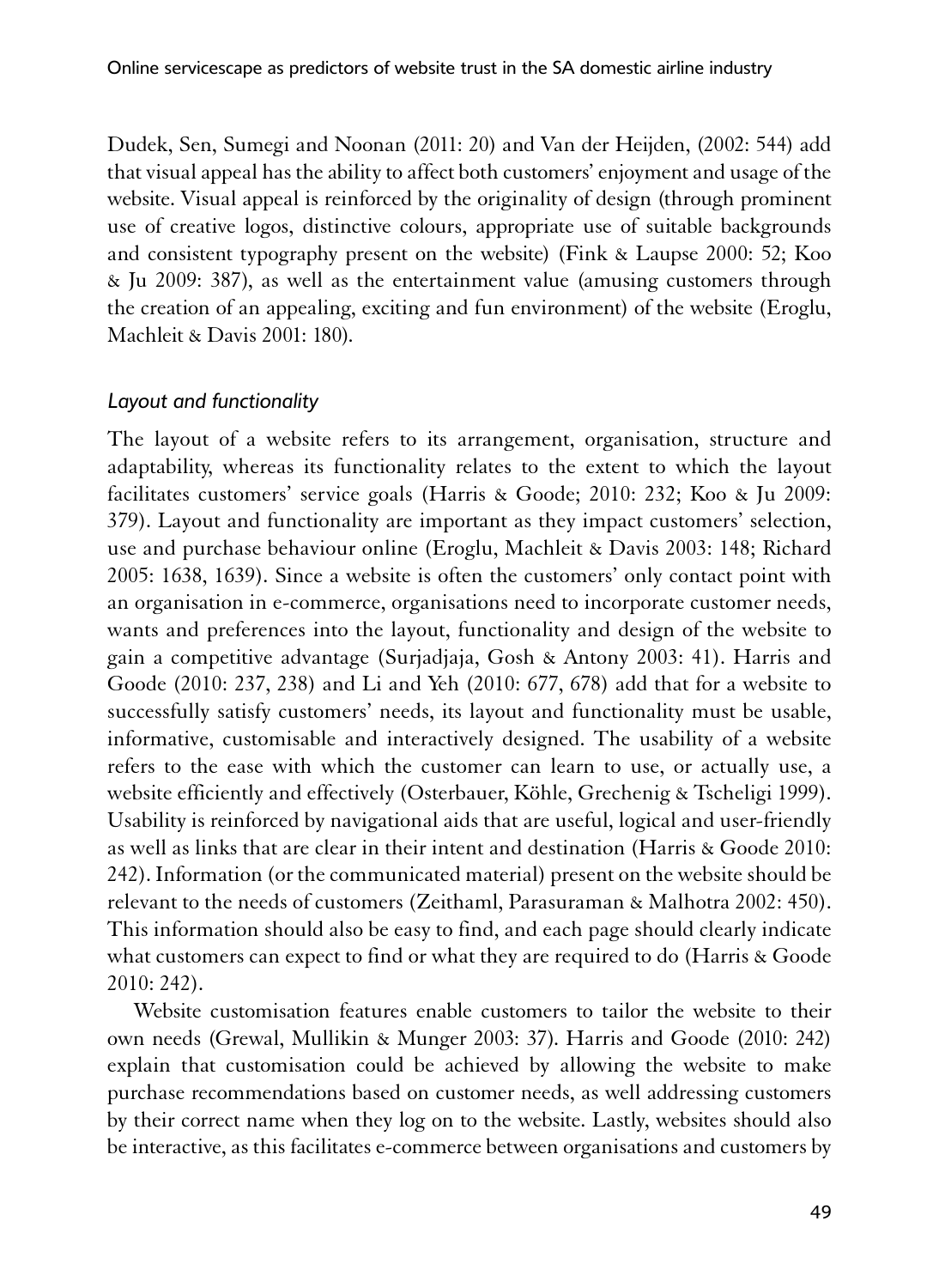engaging customers (Bauer, Grether & Leach 2002: 157). Interactivity is achieved by allowing customers to view products in their preferred manner, providing a search tool to enable them to find what they need as well as compare selected products and prices (Harris & Goode 2010: 242).

#### *Online financial security*

1Online financial security refers to a customer's perception of safety in terms of payment methods and general website policies (Harris & Goode 2010: 233). Roca, Garcia and De La Vega (2009: 108) and Featherman, Miyazaki and Sprott (2010: 226) explain that the risk of fraud has deterred many consumers from using the internet for e-commerce. Consequently, organisations are forced to improve online procedures in an effort to enhance customers' perception of the website's online financial security. Harris and Goode (2010: 232) posit that the subdimensions contributing to customers' perception of online financial security include perceived security and ease of payment.

Ganguly, Dash, Cyr and Head (2010: 302) explain that customers are more favourably inclined to engage in e-commerce when they perceive the information provided during the transaction as secure. The presence of rigorous security systems and procedures in websites has a positive impact on perceived security (Harris & Goode 2010: 242). Ease of payment also contributes towards customers' perceived online financial security (Casalò, Flavián & Guinalìu 2007: 597; Harris & Goode 2010: 242). Ramayah and Ignatius (2005: 40) elucidate that poorly designed websites, characterised by long download times, contribute towards unfavourable customer perceptions, causing potential customers to lose focus, or to terminate the process completely. Therefore organisations should focus on designing user-friendly websites with efficient payment procedures (Harris & Goode 2010: 242).

#### Website trust

1Trust can be defined as customers' confidence in an organisation's reliability and integrity to refrain from opportunistic behaviour (Morgan & Hunt 1994: 20; Ranaweera & Prabhu 2003: 82). Customers who trust organisations are willing to accept vulnerability in their interactions as a result of positive expectations about organisations' intentions (Rousseau, Sitkin, Burt & Camerer 1998: 395). Trust in an online context refers to the customer's subjective belief that the organisation will fulfil its transactional obligations as understood by the customer (Kim et al. 2008: 545).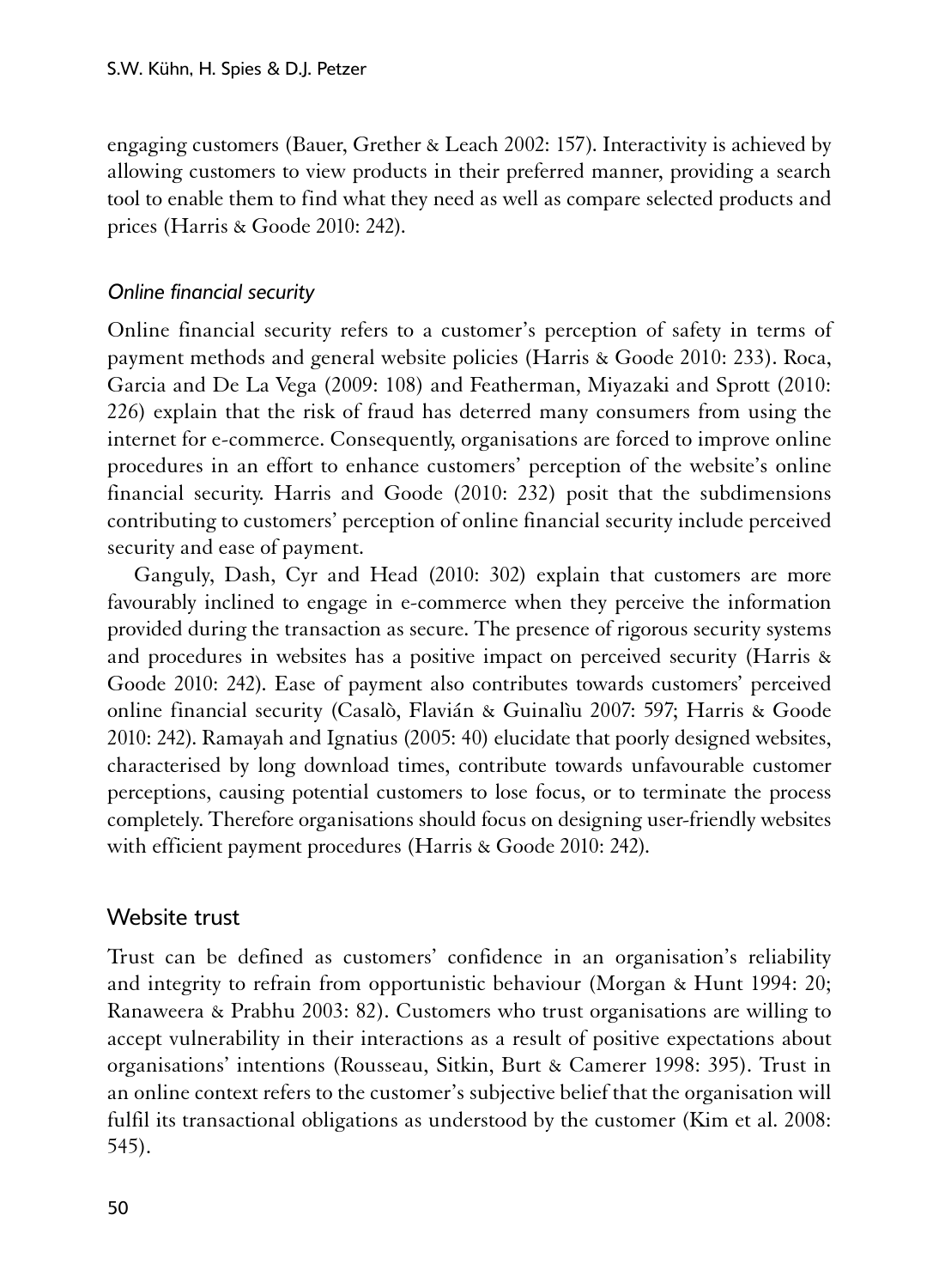Based on the aforementioned definitions, website trust refers to customers' degree of positive impressions about the website as a result of their interactions with it, accompanied by a willingness to accept vulnerability (Bart, Shankar, Sultan & Urban 2005: 134). The antecedents of website trust are customer-based (individuals' experience and proficiency in internet usage and propensity to trust), organisationalbased (organisational reputation, offline presence and customer experience with the organisation) and website-based (perceived ease of use, information quality, graphical characteristics, customisation and personalisation capacity, and privacy assurance and security features) (Beldad et al. 2010: 860–866). Although customer and organisational-based antecedents of trust provide an insightful understanding, an in-depth discussion thereof falls beyond the scope of this paper, which focuses specifically on the role of the dimensions of online servicescapes (in other words, web-based trust antecedents). Harris and Goode (2010: 242) add that customer website trust results from customers perceiving the organisation as more than profit driven, and offering honest claims about products and services, as well as helping customers solve problems.

There has been heightened interest amongst academics and business practitioners to improve their understanding of the role of website trust in e-commerce and its antecedents in order to improve the management thereof (Beldad et al. 2010: 857; Grabner-Kraeuter 2002: 43). While trust is essential for relational exchange, the role thereof during e-commerce is even more crucial (Palvia 2009: 213). Beldad et al. (2010: 857) explain that e-commerce may cause consumers to experience fear and anxiety associated with its intangible and faceless nature. Therefore, understanding the role of trust becomes paramount in alleviating perceived risk and ultimately, increasing customers' website trust (Beldad et al. 2010: 857; Harris & Goode 2010: 231; Hoffman et al. 1999; Kolsaker, Lee-Kelley & Choy 2004: 295).

#### The relationship between online servicescape dimensions and trust

In an online context, an organisation's website not only facilitates e-commerce, but also replaces the physical retailer or store where exchange normally would have occurred (Chen et al. 2010: 1007; Palvia 2009: 213). This, together with the preceding discussion related to the importance of website trust, implies that organisations need to ensure that their websites represent themselves in such a way that customers trust them (Beldad et al. 2010: 860; Chen et al. 2010: 1008). Organisations need to consider the online servicescapes associated with their websites, as the dimensions thereof (aesthetic appeal, layout and functionality, and online financial security) could positively impact on website trust (Harris & Goode 2010: 236). Table 1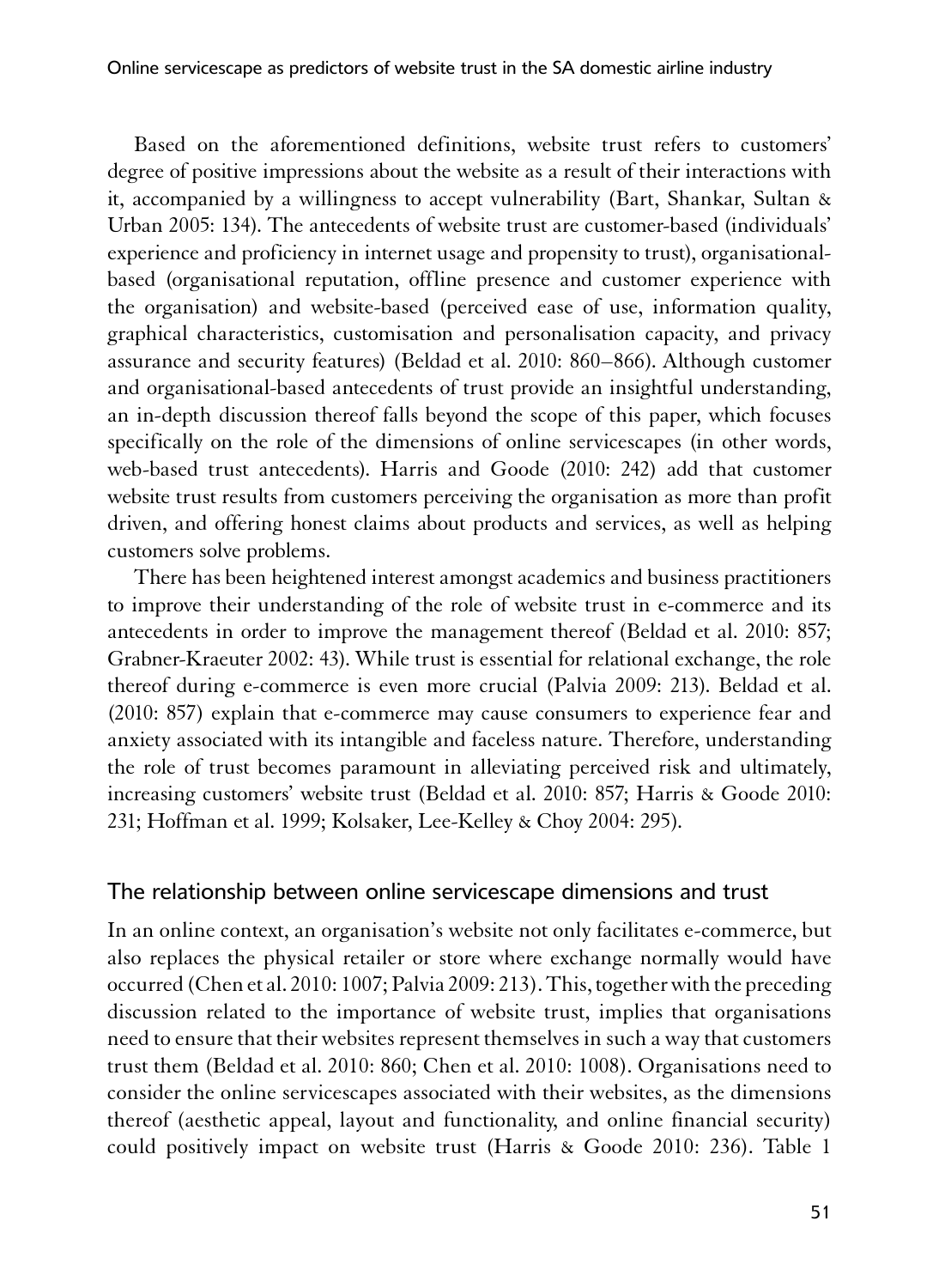provides an overview of recent studies conducted to determine the relationship between online servicescape dimensions and trust.

It is evident from Table 1 that websites marketing a wide range of goods and services were considered in studying the effect of online servicescape dimensions on trust. More specifically, the websites marketed audio/visual products, computerrelated products, garments, groceries, flights, holidays and books (Chen & Barnes 2007; Harris & Goode 2010; Ou & Sia 2010) and financial services (Featherman et al. 2010; Flavián et al. 2006; Pi et al. 2012). From the studies presented in Table 1, it can be seen that an array of different online servicescape dimensions were found to indeed effect website trust (Kassim & Abdullah 2010; Kim et al. 2011; Pi et al. 2012). However, with the exception of Harris and Goode (2010), the other studies listed only focused on the effect of a limited number of online servicescape dimensions on trust. To provide an enhanced understanding of the relationship between online servicescapes and website trust, this study considered the predictive capability of three online servicescape dimensions, including aesthetic appeal, layout and functionality, and online financial security on website trust. The following alternative hypotheses were formulated for the study:

- H1: Domestic airline passengers' perception of the aesthetic appeal of the online servicescape of domestic airline websites predicts their trust in the website.
- H2: Domestic airline passengers' perception of the functionality and layout of the online servicescape of domestic airline websites predicts their trust in the website.
- H3: Domestic airline passengers' perception of the online financial security of the online servicescape of domestic airline websites predicts their trust in the website.

# Research methodology

1This section reports on the research design, the study population and the sampling plan of the study. The questionnaire design, method of data collection and data analysis strategy are also discussed.

### Research design, study population and sampling

1A descriptive research design that is quantitative in nature was considered most suitable to achieve the objectives and test the hypotheses formulated for the study.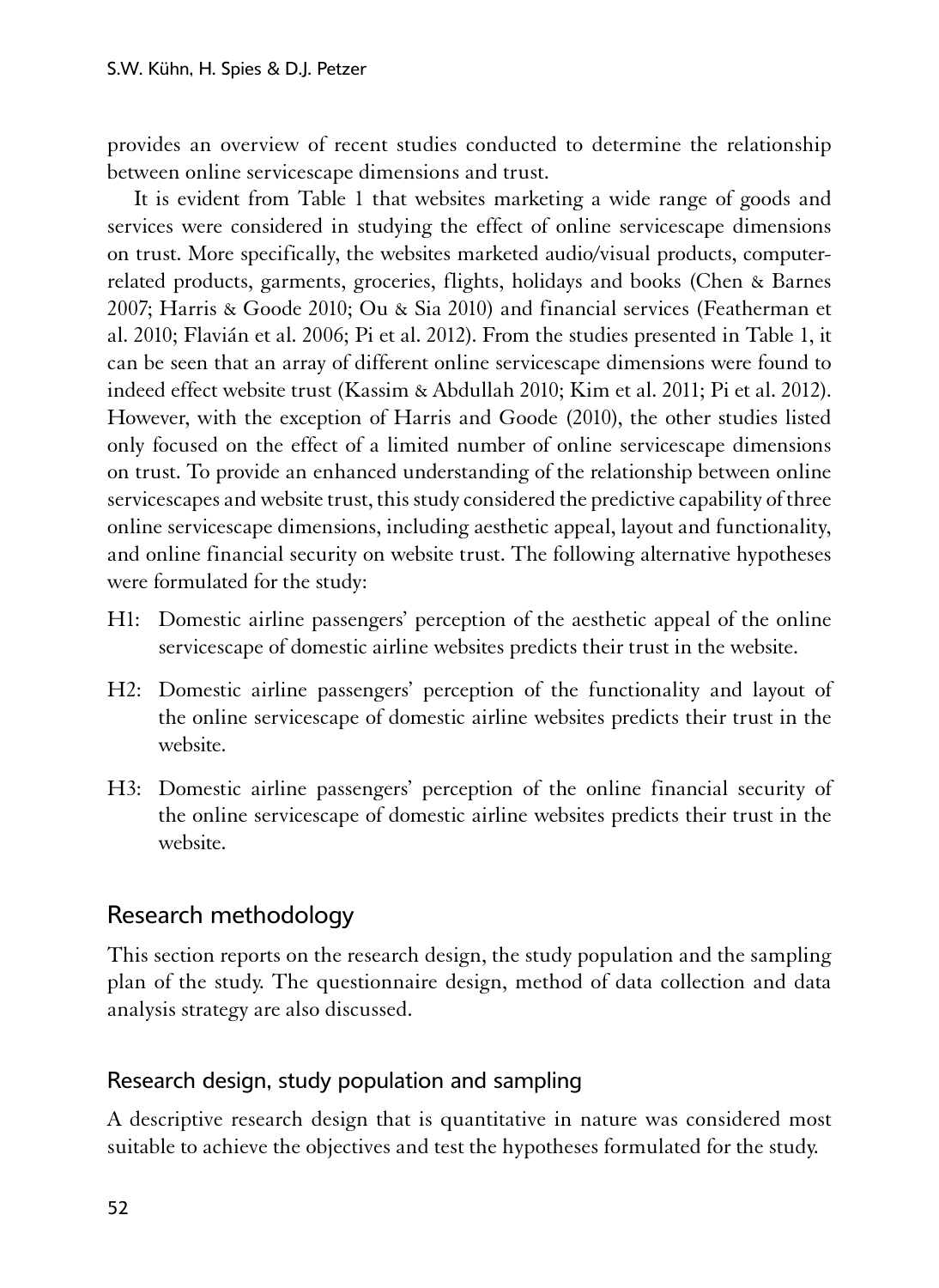|                             |                                                                                                                    | Table 1: Studies focusing on the relationship between online servicescape dimensions and trust                                                                                                                          |                                                                                                                                                                                                                                                                                                                               |
|-----------------------------|--------------------------------------------------------------------------------------------------------------------|-------------------------------------------------------------------------------------------------------------------------------------------------------------------------------------------------------------------------|-------------------------------------------------------------------------------------------------------------------------------------------------------------------------------------------------------------------------------------------------------------------------------------------------------------------------------|
| Authors                     | Focus area                                                                                                         | Backdrop                                                                                                                                                                                                                | Results of the study                                                                                                                                                                                                                                                                                                          |
| Harris & Goode<br>(2010)    | Online servicescapes, trust<br>purchase intention                                                                  | related products, garments, groceries, flights/holidays)<br>Surveys with respondents who had online experience<br>with different websites from which purchases were<br>made (including audio/visual products, computer- | layout and functionality and financial security) effect<br>Dimensions of the e-servicescape (aesthetic appeal<br>trust                                                                                                                                                                                                        |
| Flavián et al.<br>(2006)    | Perceived usability, satisfaction,<br>trust, website loyalty                                                       | habitually visit websites (including financial services<br>book and music retailers, travel or tourist services)<br>Self-administered surveys with respondents who                                                      | User trust increases as perceived usability increases                                                                                                                                                                                                                                                                         |
| Liao et al. (2006)          | Online habits, website quality,<br>e-commerce trust                                                                | đ<br>Mail surveys that required respondents to respond<br>survey questions with a particular website in mind                                                                                                            | Content quality and website technical adequacy effect<br>trust                                                                                                                                                                                                                                                                |
| Chen & Barnes<br>(2007)     | ial online trust, buyer behaviour<br>lniti                                                                         | ā<br>particular book, gather certain details and become<br>website of an unfamiliar bookstore and search for<br>Survey where respondents were asked to visit a<br>familiar with the website                             | The dimensions of perceived usefulness, security, good<br>reputation and willingness to customise effect initial<br>trust                                                                                                                                                                                                     |
| Featherman et al.<br>(2010) | credibility, perceived risk, e-service<br>Perceived ease of use, corporate<br>adoption                             | Survey where respondents were given an online task<br>that consisted of pre-purchase evaluation of a little-<br>known financial bill payment e-service                                                                  | capability of service provider) reduce privacy risk and<br>Beliefs of the e-service (easy to use, credibility and<br>enhance adoption likelihood                                                                                                                                                                              |
| Ou & Sia (2010)             | Website design, trust, distrust                                                                                    | and the purchased gift could be delivered by the online<br>E-mail survey where respondents were instructed to<br>assume they were buying a gift for a friend abroad,<br>shop                                            | (structural assurance, ease of use, perceived usefulness)<br>Hygiene attributes (technical functionality, situation<br>perceived willingness to customise, knowledge and<br>normality, information quality), bivalent attributes<br>and motivating attributes (perceived enjoyment,<br>skills provided) effect trust/distrust |
| Kassim & Abdullah<br>(2010) | customer satisfaction, trust, loyalty,<br>dimensions (web characteristics)<br>Perceived service quality<br>culture | Mall intercepts survey with respondents who had used<br>e-services (e.g. e-ticketing, hotel reservation) before                                                                                                         | Website characteristics (ease of use, website design,<br>assurance) positively impact customer satisfaction,<br>which in turn positively impact customer trust                                                                                                                                                                |
| Cyr(2013)                   | Website design, trust, culture                                                                                     | Online survey where respondents from eight countries<br>were asked to browse the same website (SonyStyle)<br>view the home page and navigate the website to<br>choose a cell phone                                      | Depending on culture, user perceptions of website<br>design (information content, information design,<br>navigation design, visual design) effect trust                                                                                                                                                                       |
| Li & Yeh (2010)             | Design aesthetics, mobile website<br>design, trust                                                                 | mobile site from a provided list, imagine wanting to<br>Survey where respondents had to select one virtual<br>buy a product from the site and browse the site                                                           | usefulness and ease of use), which in turn effect trust<br>characteristics (such as customisation, perceived<br>Design aesthetics significantly affect website                                                                                                                                                                |
| Kim, Chung & Lee<br>(2011)  | Perceived trust, e-commerce                                                                                        | experienced online shopping for tourism products and<br>Online panel survey with participants who had<br>services                                                                                                       | Navigation functionality and perceived security<br>significantly impact trust                                                                                                                                                                                                                                                 |
| Pi et al. (2012)            | Factors affecting consumers' trust<br>đ<br>factors, continuous adoption<br>online financial services               | Survey method with respondents who had prior<br>experience with online financial services                                                                                                                               | Transaction security, navigation functionality, prior<br>experience and awareness of website effect trust                                                                                                                                                                                                                     |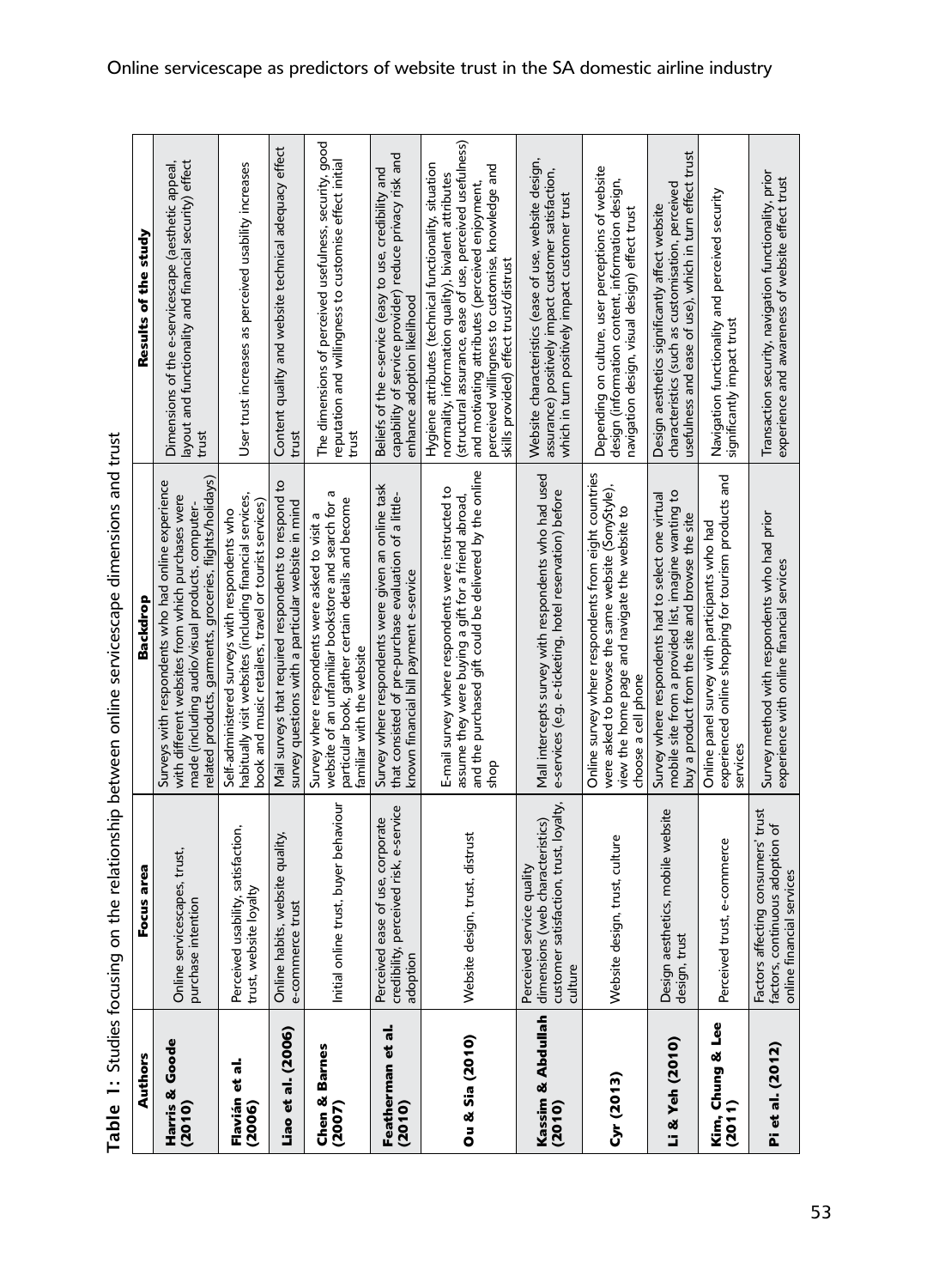1The target population of the study included all residents of the North West province of South Africa who had bought an airline ticket on the website of a domestic airline (Kulula.com, Mango, British Airways, South African Airways or SA Express) during the past six months (November 2012 to April 2013). Since a sampling frame containing all the sampling units for the study was not available, the researchers opted for a non-probability sampling technique, specifically using convenience sampling to select respondents to take part in the study. A sample size of 300 was decided upon. This sample size is in line with a study measuring the same constructs in a different setting where 257 respondents took part in the study (Harris & Goode 2010). Fieldworkers approached prospective respondents in the North West province on the basis of convenience, and determined their eligibility and willingness to take part in the study before the questionnaire was administered. A screening question included in the questionnaire assisted fieldworkers in selecting only those respondents who had bought an airline ticket on a domestic airline's website during the specified period to take part in the study.

### Questionnaire design

Due to the nature of the research design and method of data collection used in this study, a structured questionnaire was designed to collect data from respondents. The questionnaire was self-administered, and respondents were thus required to complete the questionnaire themselves. The questionnaire commenced with a preamble explaining the completion instructions of the questionnaire, as well as the rights and obligations of respondents. Screening questions were included to ensure that respondents who took part in the study had bought an airline ticket on a domestic airline's website for themselves, a friend or relative during the six months prior to the questionnaire being completed. The questionnaire also included a demographic section that determined the demographic profile of respondents who took part in the study; a section that determined the domestic airline patronage habits of respondents; and finally a section with an unlabelled Likert-type scale that measured respondents' perceptions of the online servicescape of domestic airlines' websites as well as website trust. The items were measured on a seven-point scale where 1 represented 'strongly disagree' and 7 'strongly agree'. The items were adapted from pre-developed scales from the work of Harris and Goode (2010).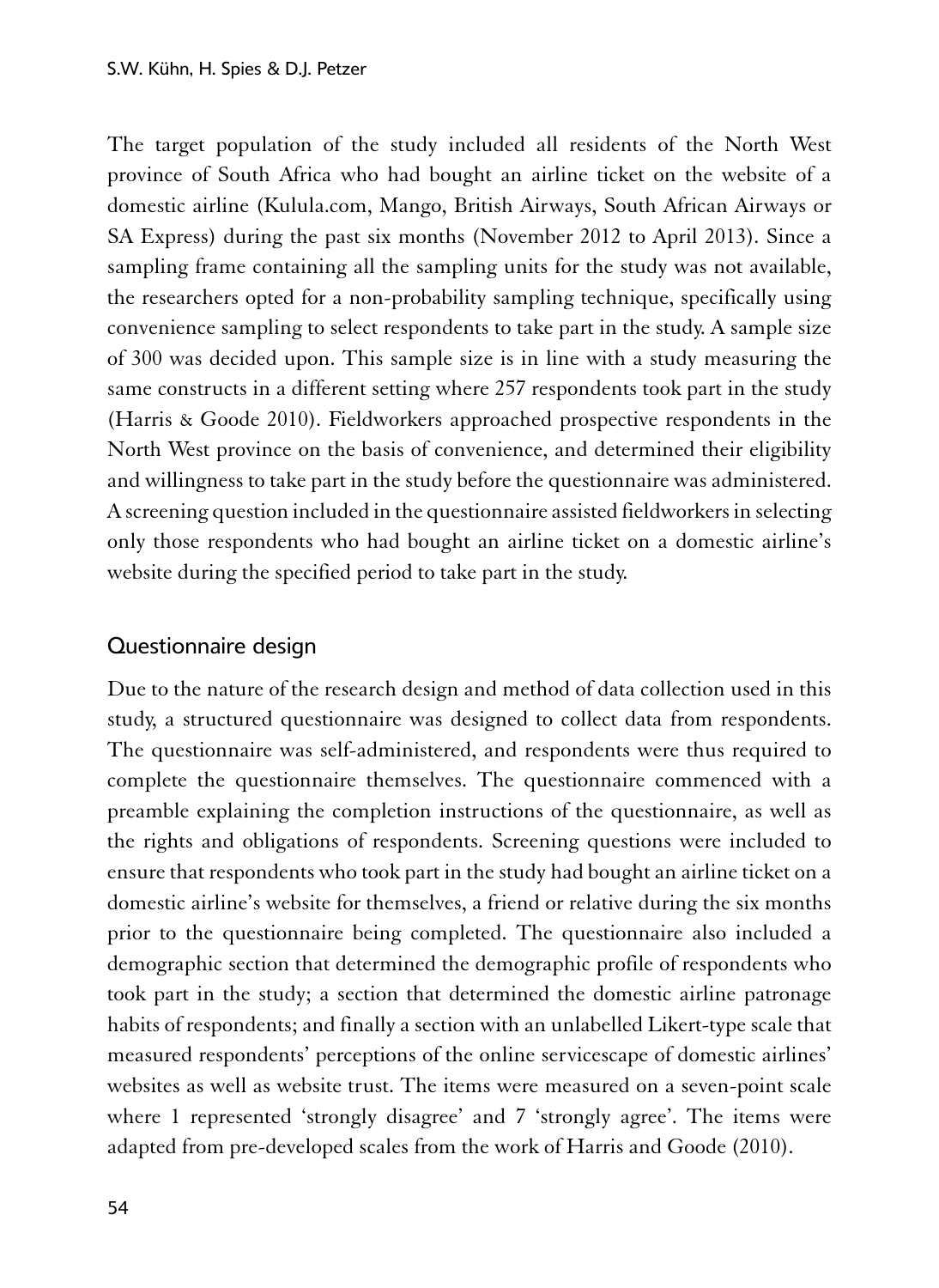# Method of data collection and analysis

Six graduate students, who had completed a marketing research module at the time of the fieldwork being undertaken, were used as fieldworkers. Fieldworkers were trained and each tasked with collecting data from 50 qualifying respondents. Fieldworkers approached prospective respondents, established their eligibility to take part in the study, and requested the prospective respondents to complete the questionnaire in full and hand it back to the fieldworker concerned. The researchers subsequently assessed the quality of the completed questionnaires for inclusion in the study.

SPSS version 21 was used to enter, clean and analyse the data. The data analysis strategy involved the calculation of frequencies (counts and percentages) to present and describe the demographic profile and airline patronage habits of respondents who took part in the study. The researchers furthermore assessed the construct validity and the internal consistency reliability of the scales used to measure online servicescape perceptions and website trust. The overall mean scores were then calculated for the subdimensions and three dimensions of online servicescape perceptions as well as the website trust construct. A standard multiple regression analysis was subsequently conducted to test the hypotheses formulated for the study.

# Findings of the study

1This section presents the empirical findings of the study. In order to address the objectives formulated, the typical demographic profile of respondents and their domestic airline patronage habits are presented. Furthermore, the results of the assessment of the construct validity and internal consistency reliability of the scales measuring the constructs are reported. This is followed by a presentation of the overall mean scores calculated for the subdimensions and three dimensions of online servicescape perceptions as well as for website trust. Finally, the results of the multiple regression analysis used to test the hypotheses of the study are presented.

### Demographic profile of respondents

1The study realised 300 usable responses, which were included in the data analysis phase of the study. Table 2 presents the demographic profile of the respondents who took part in the study.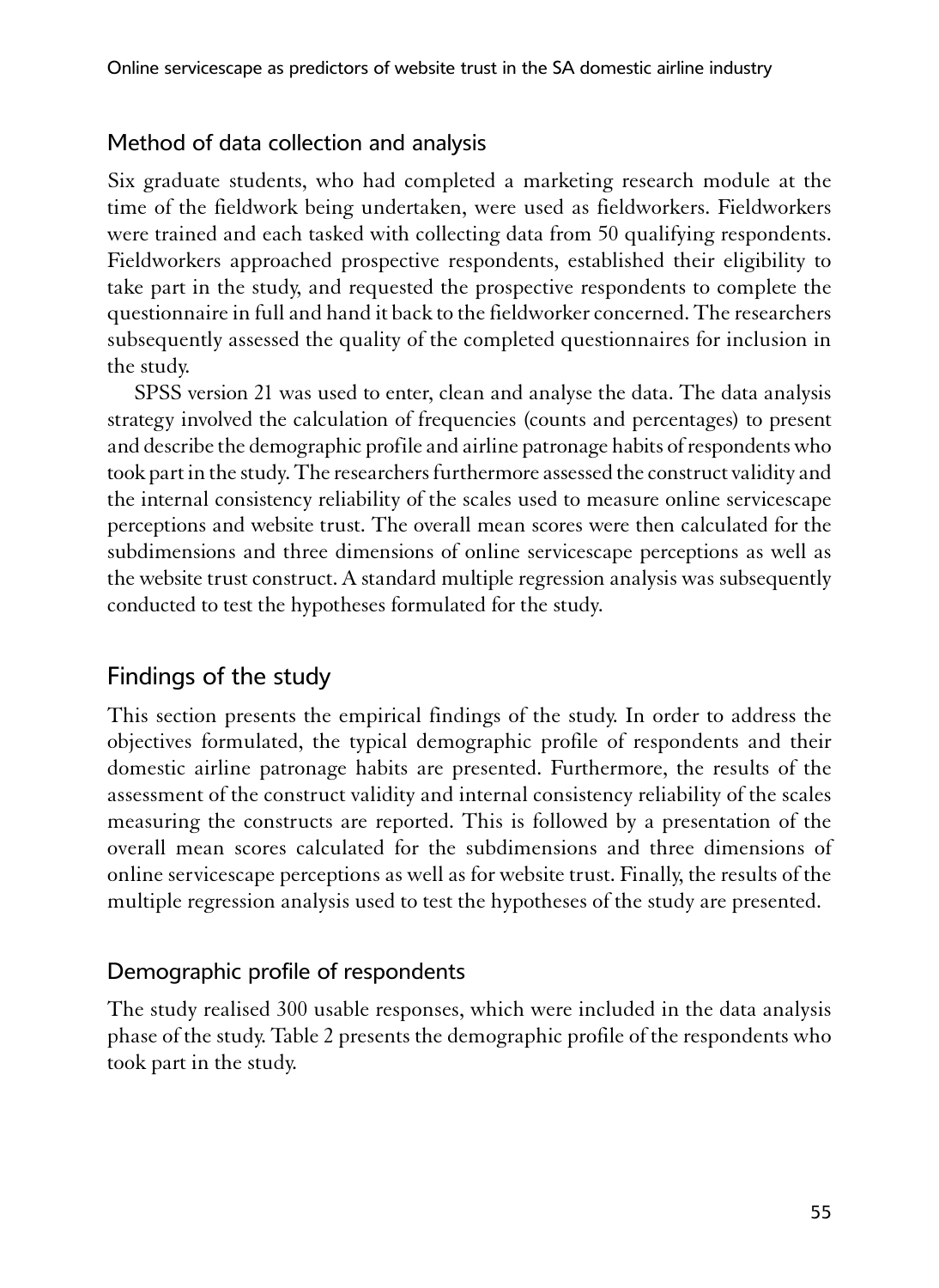|  |  |  |  | Table 2: Demographic profile of respondents |
|--|--|--|--|---------------------------------------------|
|--|--|--|--|---------------------------------------------|

| <b>Variable</b>                                 | Count          | <b>Percentage</b> |
|-------------------------------------------------|----------------|-------------------|
| <b>Highest level of education</b>               |                |                   |
| Primary school completed                        | 1              | 0.3               |
| Some high school                                | 4              | 1.3               |
| Matric / Grade 12                               | 72             | 24.0              |
| Diploma                                         | 43             | 14.3              |
| Degree                                          | 105            | 35.1              |
| Postgraduate degree                             | 75             | 25.0              |
| Gender                                          |                |                   |
| Male                                            | 137            | 45.7              |
| Female                                          | 163            | 54.3              |
| <b>Home language</b>                            |                |                   |
| Afrikaans                                       | 264            | 88.0              |
| English                                         | 29             | 9.6               |
| Nguni (isiZulu, isiXhosa, isiSwati, isiNdebele) | 2              | 0.7               |
| Sotho (Sepedi, Sesotho, Setswana)               | $\overline{2}$ | 0.7               |
| Tshivenda, Xitsonga                             | $\mathbf{1}$   | 0.3               |
| Other                                           | $\overline{2}$ | 0.7               |
| <b>Population group</b>                         |                |                   |
| Caucasian                                       | 283            | 94.4              |
| Coloured                                        | 6              | 2.0               |
| <b>Black</b>                                    | 6              | 2.0               |
| Indian                                          | 4              | 1.3               |
| Asian                                           | $\mathbf{1}$   | 0.3               |
| <b>Primary employment status</b>                |                |                   |
| Full-time employed                              | 146            | 48.7              |
| Part-time employed                              | 13             | 4.3               |
| Self-employed                                   | 36             | 12.0              |
| Student                                         | 96             | 32.0              |
| Housewife or househusband                       | 5              | 1.7               |
| Retired                                         | $\overline{2}$ | 0.7               |
| Unemployed                                      | 1              | 0.3               |
| Other                                           | 1              | 0.3               |
| Personal gross income per month                 |                |                   |
| Less than R14 000 per month                     | 143            | 47.7              |
| R14 001-R22 000 per month                       | 57             | 19.0              |
| R22 001-R30 000 per month                       | 36             | 12.0              |
| R30 001-R42 000 per month                       | 19             | 6.3               |
| R42 001-R53 000 per month                       | 23             | 7.7               |
|                                                 | 22             | 7.3               |
| R53 001 and more per month                      |                |                   |

It is evident from Table 2 that the typical respondent who took part in the study had a degree, including those with a postgraduate degree, as highest level of education (60.1%), was female (54.3%), spoke Afrikaans as home language (88.0%), and was Caucasian (94.3%). The typical respondent was also employed full time (48.7%) or a student (32.0%), and earned less than R22 000 per month (66.7%).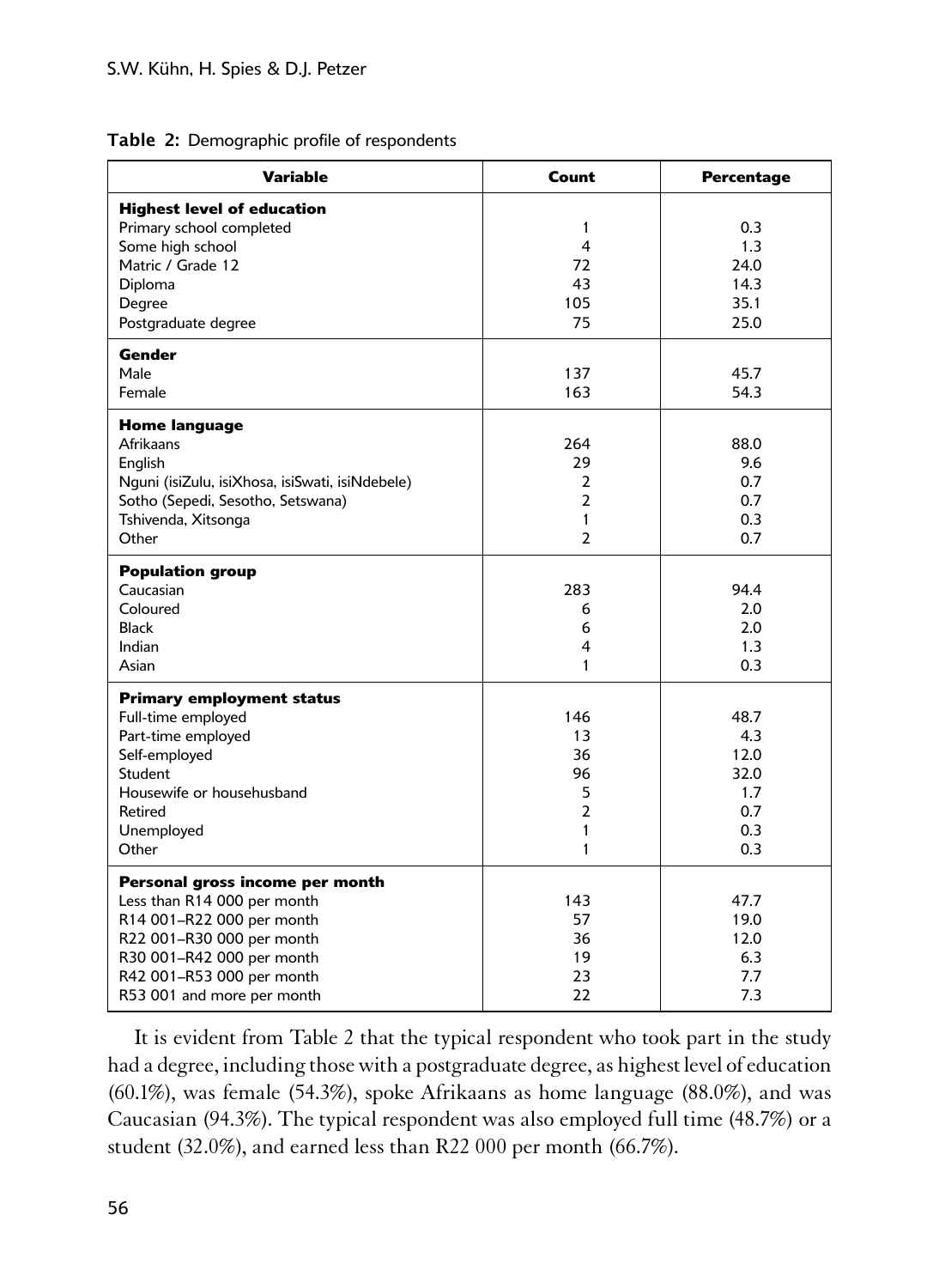# Domestic airline patronage habits of respondents

1Table 3 provides insights into the domestic airline patronage habits of respondents. The table presents the results with respect to websites of airlines from which respondents bought an airline ticket most recently, how long respondents had been using a particular airline's website to buy airline tickets, and how often they buy airline tickets from a particular airline on its website.

| <b>Variable</b>                                                             | Count    | <b>Percentage</b> |
|-----------------------------------------------------------------------------|----------|-------------------|
| Airline from whose website an airline ticket<br>was most recently purchased |          |                   |
| Kulula.com                                                                  | 137      | 45.7              |
| Mango                                                                       | 52       | 17.3              |
| <b>British Airways</b>                                                      | 35       | 11.7              |
| South African Airways                                                       | 58       | 19.3              |
| <b>SA Express</b>                                                           | 18       | 6.0               |
| Period of using the airline's website to buy                                |          |                   |
| airline tickets                                                             |          |                   |
| Less than 6 months                                                          | 72       | 74.0              |
| 6 months or longer, but less than 1 year                                    | 33       | 11.0              |
| 1 year or longer, but less than 3 years                                     | 65       | 21.7              |
| 3 years or longer, but less than 5 years                                    | 61       | 20.3              |
| 5 years or longer, but less than 10 years                                   | 54       | 18.0              |
| 10 years or longer                                                          | 15       | 5.0               |
| Regularity of buying airline tickets on                                     |          |                   |
| airline's website                                                           |          |                   |
| Once a week or more                                                         | 3        | 1.0               |
| Once every two weeks                                                        | $\Omega$ | 0.0               |
| Once a month                                                                | 6        | 2.0               |
| Once every second month                                                     | 13       | 4.3               |
| Once every three months                                                     | 32       | 10.7              |
| Once every six months                                                       | 64       | 21.3              |
| Once a year                                                                 | 107      | 35.7              |
| Once-off purchase                                                           | 75       | 25.0              |

|  |  |  |  | Table 3: Domestic airline patronage habits of respondents |  |  |  |
|--|--|--|--|-----------------------------------------------------------|--|--|--|
|--|--|--|--|-----------------------------------------------------------|--|--|--|

It is evident from Table 3 that the highest percentage of respondents indicated Kulula.com as the domestic airline from whose website they bought an airline ticket most recently (45.7%). The largest percentage of respondents had been using the airline's website to buy airline tickets for less than six months (24%), closely followed by those who had been buying airline tickets for one year or longer but less than three years (21.7%), and those who had been buying airline tickets for three years or longer but less than five years (20.3%) from the particular website. With regard to the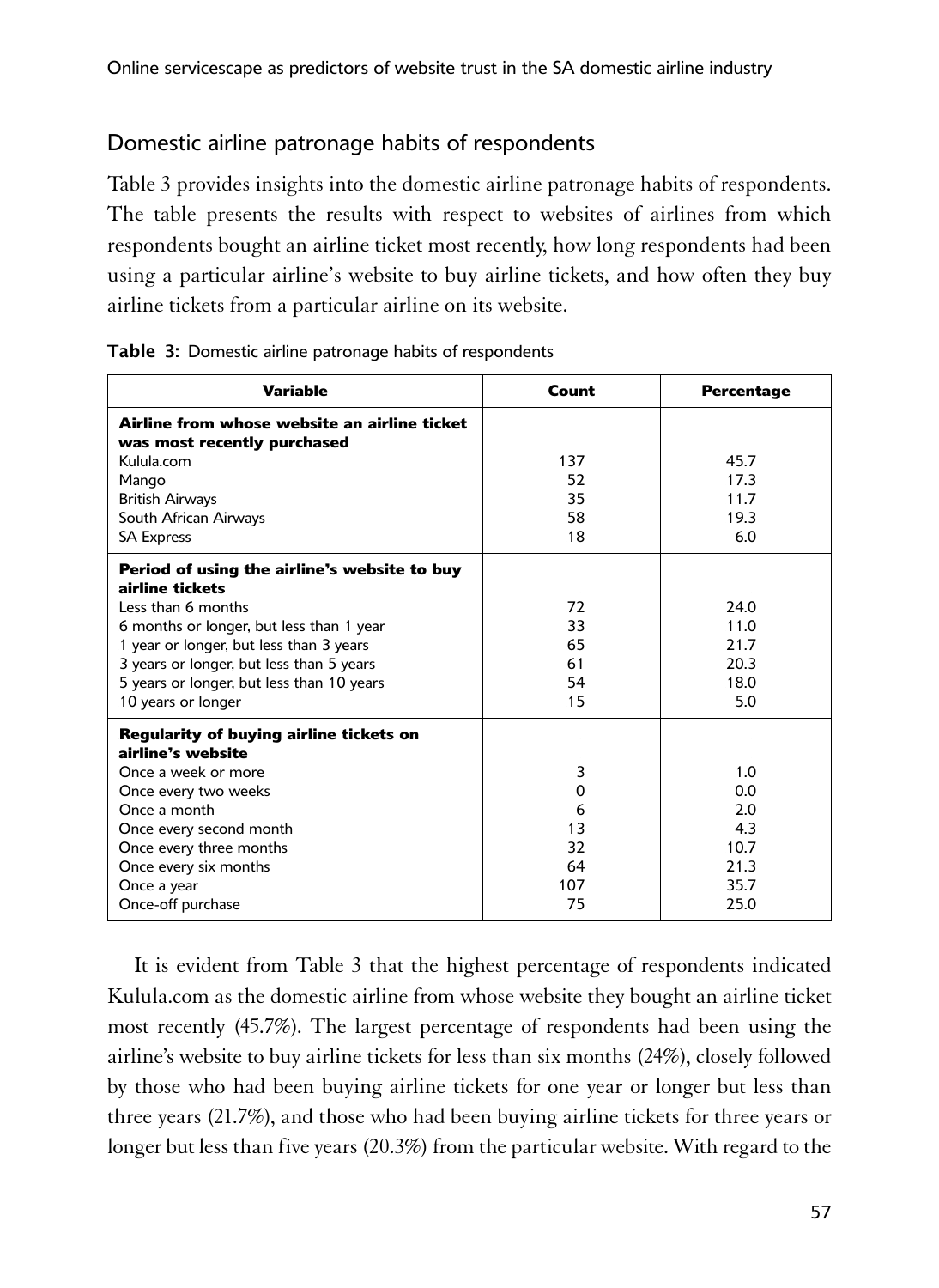regularity with which airline tickets are bought from the domestic airline's website, the majority buy tickets once a year (35.7%).

### Validity

Using LISREL version 8.0 to conduct a confirmatory factor analysis, Harris and Goode (2010: 235) found that each of the items included in the measurement scales to measure the constructs under investigation exhibits a positive and significant loading on to the subdimensions, dimensions or construct concerned, thus confirming content validity in their study (Hair, Celsi, Oritinau & Bush 2013: 167). To assess construct and discriminant validity, exploratory factor analyses (EFAs) were conducted using SPSS version 21 to determine whether the scales used to measure the constructs in this study are representative of those constructs (Hair, Black, Babin & Anderson 2014: 601). Using the Maximum Likelihood Model for extraction and Varimax for rotation (Matsunaga 2010: 107; Pallant 2010: 185), a single factor was extracted for each of the constructs of the study (aesthetic appeal, layout and functionality, online financial security, and website trust), which explained between 65.036% and 76.434% of the total variance in the data in each instance. Furthermore, factor loadings for all items in each of the EFAs conducted ranged between 0.471 and 0.875. Based on the recommendation of Shiu, Hair, Bush & Ortinau (2009: 634), all online servicescape and website trust items were retained for factor analysis, as their factor loadings exceeded 0.3. Based on the findings of the EFA, the researchers therefore consider the scales used to measure the constructs in this study to be valid.

### Internal consistency reliability

1Cronbach's alpha coefficients were calculated for the subdimensions and dimensions of online servicescape perceptions, as well as the website trust construct, in order to ensure that the items did in fact measure the particular aspect underlying each subdimension or construct concerned (Pallant 2013: 6). A Cronbach's alpha coefficient of 0.7 or higher indicates an acceptable level of internal consistency reliability (Pallant 2013: 6). Table 4 presents the subsequent results.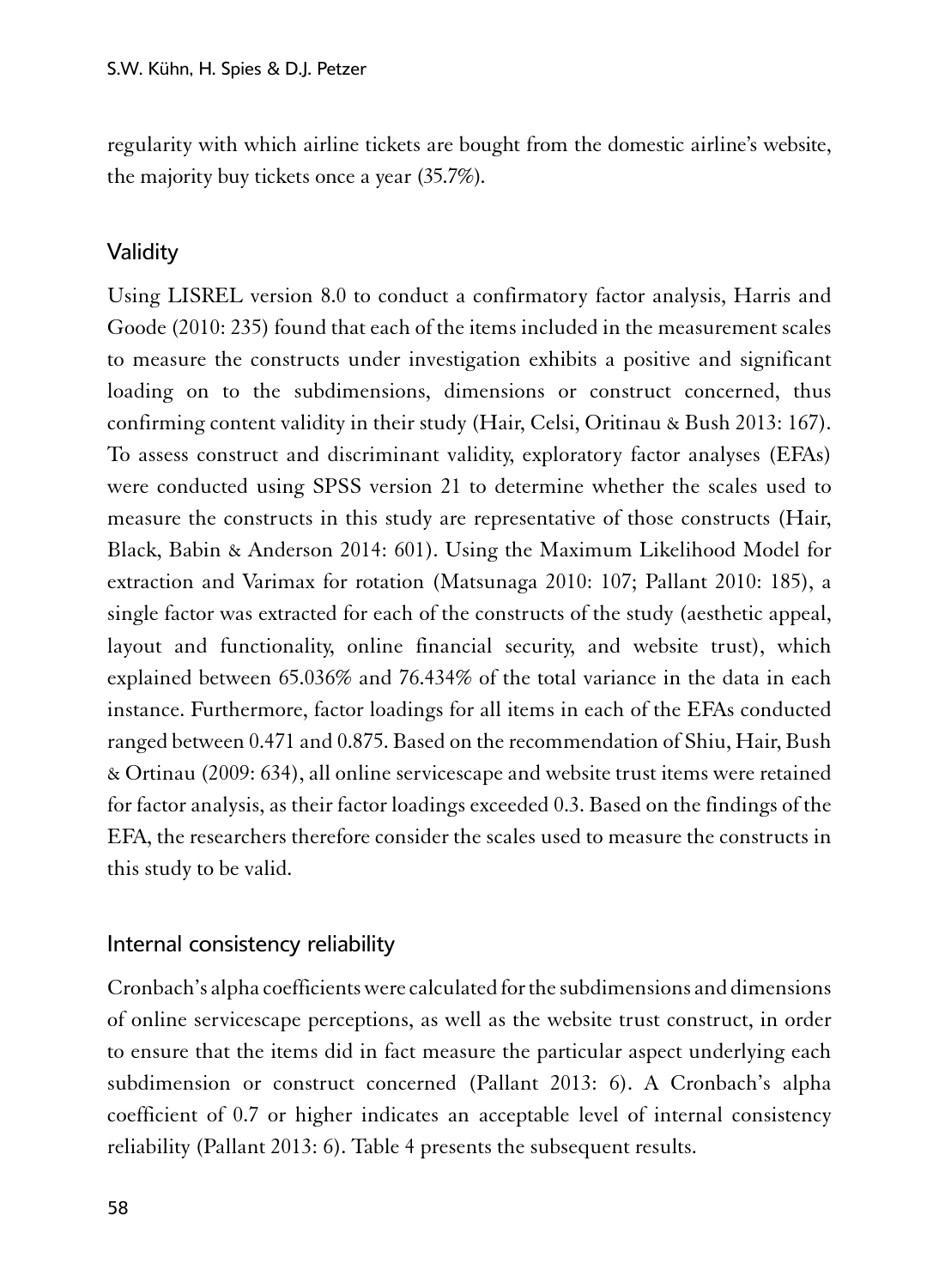| <b>Subdimension, dimension or construct</b> | No. of<br>items | Cronbach's alpha<br>coefficient |
|---------------------------------------------|-----------------|---------------------------------|
| Aesthetic appeal                            | 15              | 0.910                           |
| Visual appeal                               |                 | 0.928                           |
| Originality of design                       |                 | 0.776                           |
| Entertainment value                         |                 | 0.782                           |
| Layout and functionality                    | 28              | 0.913                           |
| <b>Usability</b>                            | 11              | 0.878                           |
| Relevance of information                    | 5               | 0.875                           |
| Customisation/personalisation               |                 | 0.723                           |
| Interactivity                               |                 | 0.768                           |
| Online financial security                   | 10              | 0.871                           |
| Ease of payment                             |                 | 0.722                           |
| Perceived security                          | 5               | 0.904                           |
| Website trust                               | 8               | 0.798                           |

1It is evident from Table 4 that all subdimensions and dimensions of online servicescape perceptions as well as the website trust construct can be considered reliable, since all Cronbach's alpha coefficients are above 0.7.

# Overall mean scores for online servicescape subdimensions, dimensions and website trust construct

Since the subdimensions of online servicescape perceptions as well as the website trust construct can be considered reliable, overall mean scores could be calculated. Table 5 provides the overall means and standard deviations (SD) for each subdimension and dimension used to measure online servicescape perceptions as well as for the construct used to measure website trust.

|  |  | Table 5: Overall mean scores |  |  |
|--|--|------------------------------|--|--|
|--|--|------------------------------|--|--|

| ltem                          | <b>SD</b> | Mean |
|-------------------------------|-----------|------|
| Aesthetic appeal              | 0.910     | 4.35 |
| Visual appeal                 | 1.033     | 5.14 |
| Originality of design         | 1.012     | 4.50 |
| Entertainment value           | 1.107     | 3.41 |
| Layout and functionality      | 0.754     | 4.76 |
| <b>Usability</b>              | 0.860     | 5.23 |
| Relevance of information      | 0.864     | 5.41 |
| Customisation/personalisation | 0.940     | 3.79 |
| Interactivity                 | 1.090     | 4.60 |
| Online financial security     | 0.833     | 5.37 |
| Ease of payment               | 0.857     | 5.25 |
| Perceived security            | 1.049     | 5.49 |
| Website trust                 | 0.861     | 4.98 |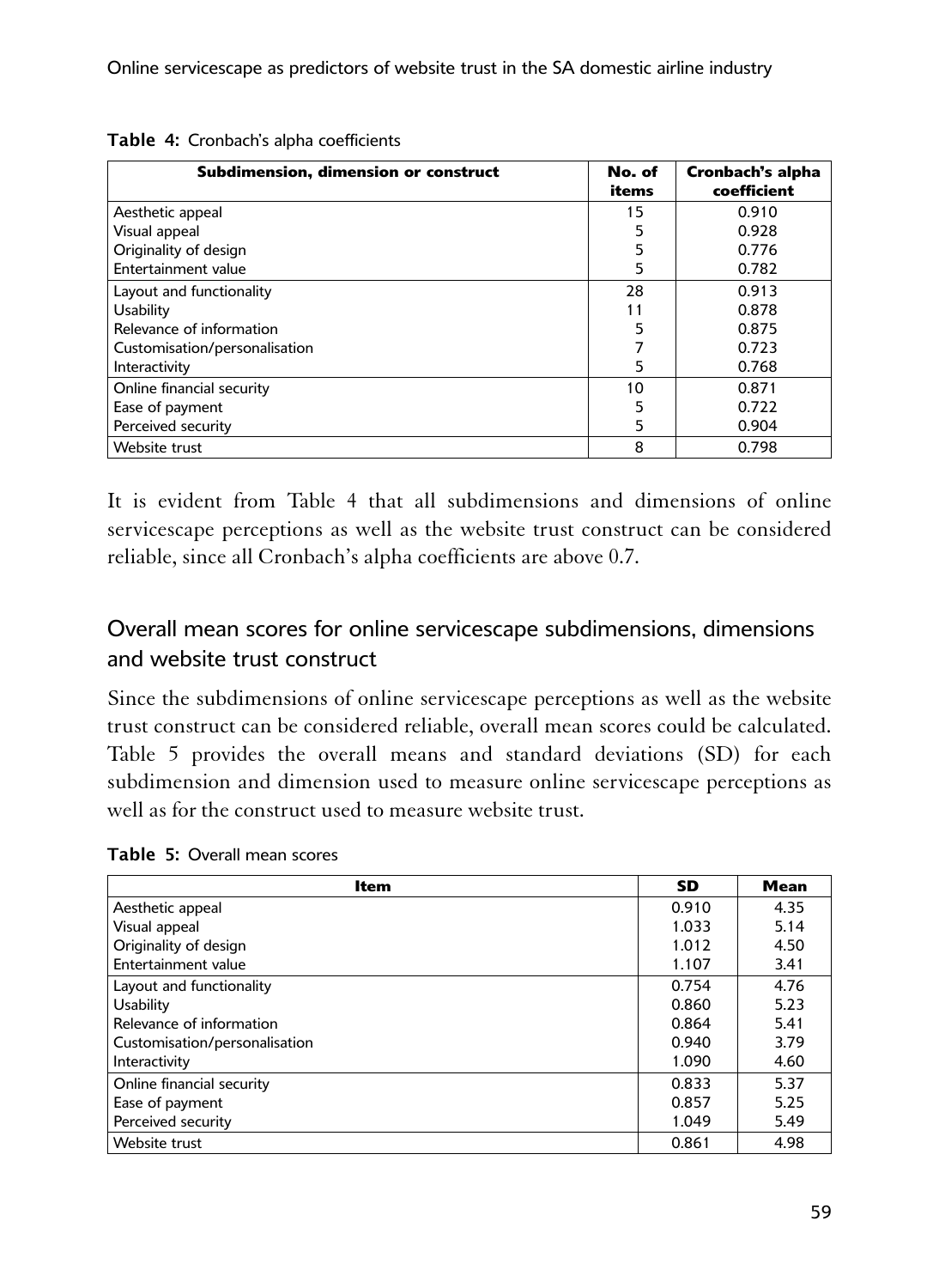Given that a seven-point scale was used to measure the constructs, it is evident from Table 4 that respondents perceived the visual appeal (mean = 5.14) and originality of design (mean = 4.50) of the domestic airlines' websites as positive, but did not perceive the entertainment value of the websites as positive (mean  $=$  3.41). Overall, respondents perceived the aesthetic appeal of domestic airlines' websites as fairly positive (mean  $= 4.35$ ).

Furthermore, respondents perceived the usability (mean  $=$  5.23), the relevance of information (mean  $= 5.41$ ) and the interactivity (mean  $= 4.60$ ) of the domestic airlines' websites as positive, but did not perceive the customisation/personalisation of the websites as particularly positive (mean = 3.79). Overall, respondents perceived the layout and functionality of domestic airlines' websites as fairly positive (mean = 4.76).

Respondents perceived both the ease of payment (mean  $=$  5.25) and perceived security (mean = 5.49) of the domestic airlines' websites as positive. Overall, respondents perceived the online financial security of domestic airlines' websites as positive (mean = 5.37). Finally, website trust realised an overall mean score of 4.98 out of a possible seven.

### Hypothesis testing

1Three alternative hypotheses were formulated to hypothesise the relationships between the three dimensions of online servicescape and website trust of domestic airline passengers in the domestic airline industry. The hypothesised relationships between the dimensions and construct were tested by means of a standard multiple regression analysis. This section provides insight into the extent to which the assumptions of a multiple regression analysis were met, as well as the results obtained.

#### *Meeting the assumptions of a multiple regression analysis*

1Before any multiple regression analysis can be conducted, several assumptions regarding the data have to be met with respect to sample size, multicollinearity, the distribution of the data, linearity, homoscedasticity, outliers as well as the independence of residuals (Pallant 2013: 156–157). With respect to these assumptions, the following can be reported:

• The sample included 300 respondents. This is well above the minimum number of respondents recommended when three predictor variables are included in a multiple regression analysis, namely 74 respondents (Pallant 2013: 156).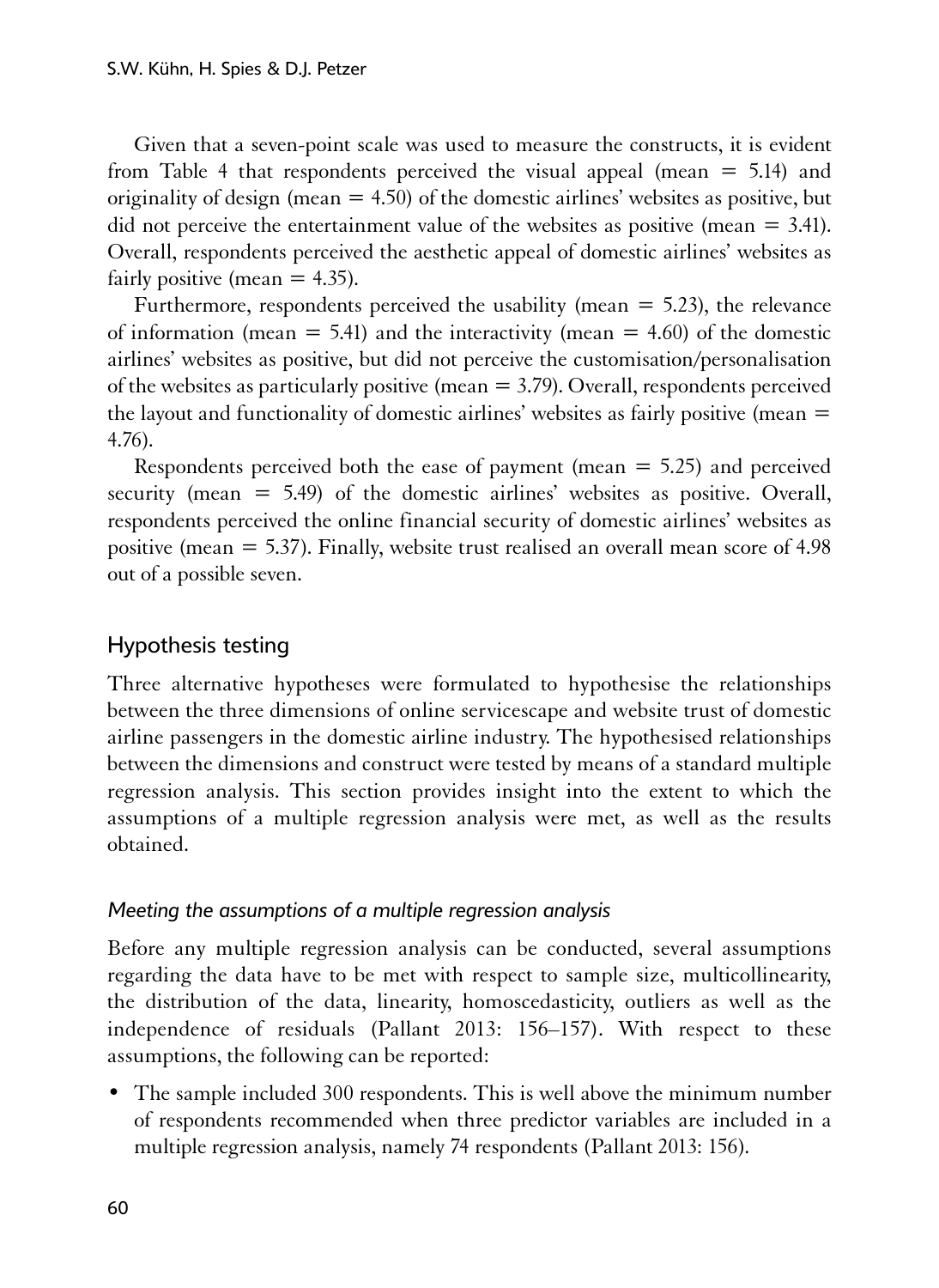- When correlated with one another, the three predictor variables, namely, aesthetic appeal, layout and functionality, as well as online financial security, realised correlation coefficients below 0.9, ruling out overly high correlation coefficients between pairs of variables (Pallant 2010: 151). With respect to the indicators of collinearity, acceptable tolerance values above 0.1 (ranging from 0.562 to 0.724), and variance inflation factor (VIF) values below 10 (ranging between 1.380 and 1.779) were realised. Multicollinearity was therefore ruled out (Pallant 2013: 157).
- From the normal P-P plot, it was evident that the data points appeared to be in a linear diagonal line, suggesting a distribution close to normal. The assumption of homoscedasticity was also met, since the data points on the scatterplot resembled a rectangle, with the majority of data points centrally located. In addition, the Mahalanobis distances were inspected and a maximum of 14.266 was uncovered for one case. This was below the suggested critical value of 16.27 for three predictor variables (Tabachnick & Fidell 2007, cited in Pallant 2013: 157). No outliers were therefore detected. Finally, a maximum Cooks distance of 0.050 was observed. Since Cooks distances should be below 1 according to Tabachnick and Fidell (2007, cited in Pallant (2013: 157), no concerns with respect to cases exhibiting standardised residuals of lower than -/+3 were evident.

Since the assumptions for a multiple regression analysis could be met, a standard multiple regression analysis could be performed, and the results could furthermore be presented.

#### *Evaluating the regression model and predictor variables*

1Table 6 shows that an R-square value of 0.624 was realised, indicating that 62.40% of the variance in website trust could be ascribed to the three dimensions of the online servicescape.

| Model | D2 | <b>Adiusted R<sup>2</sup></b> | <b>Standard error</b><br>of the estimate |
|-------|----|-------------------------------|------------------------------------------|
|       |    |                               |                                          |

Table 6: Model summary<sup>b</sup>

a. Predictor variables: (Constant), Aesthetic appeal, Layout and functionality, Online financial security

 $\begin{array}{|c|c|c|c|c|c|c|c|}\n\hline\n1 & 0.524 & 0.620 & 0.524 \\
\hline\n\end{array}$ 

b. Outcome variable: Website trust

1It is furthermore evident from Table 6 that the regression model, which included three predictor variables (aesthetic appeal, layout and function, as well as online financial security) and an outcome variable (website trust), is significant  $(p < 0.0005)$ .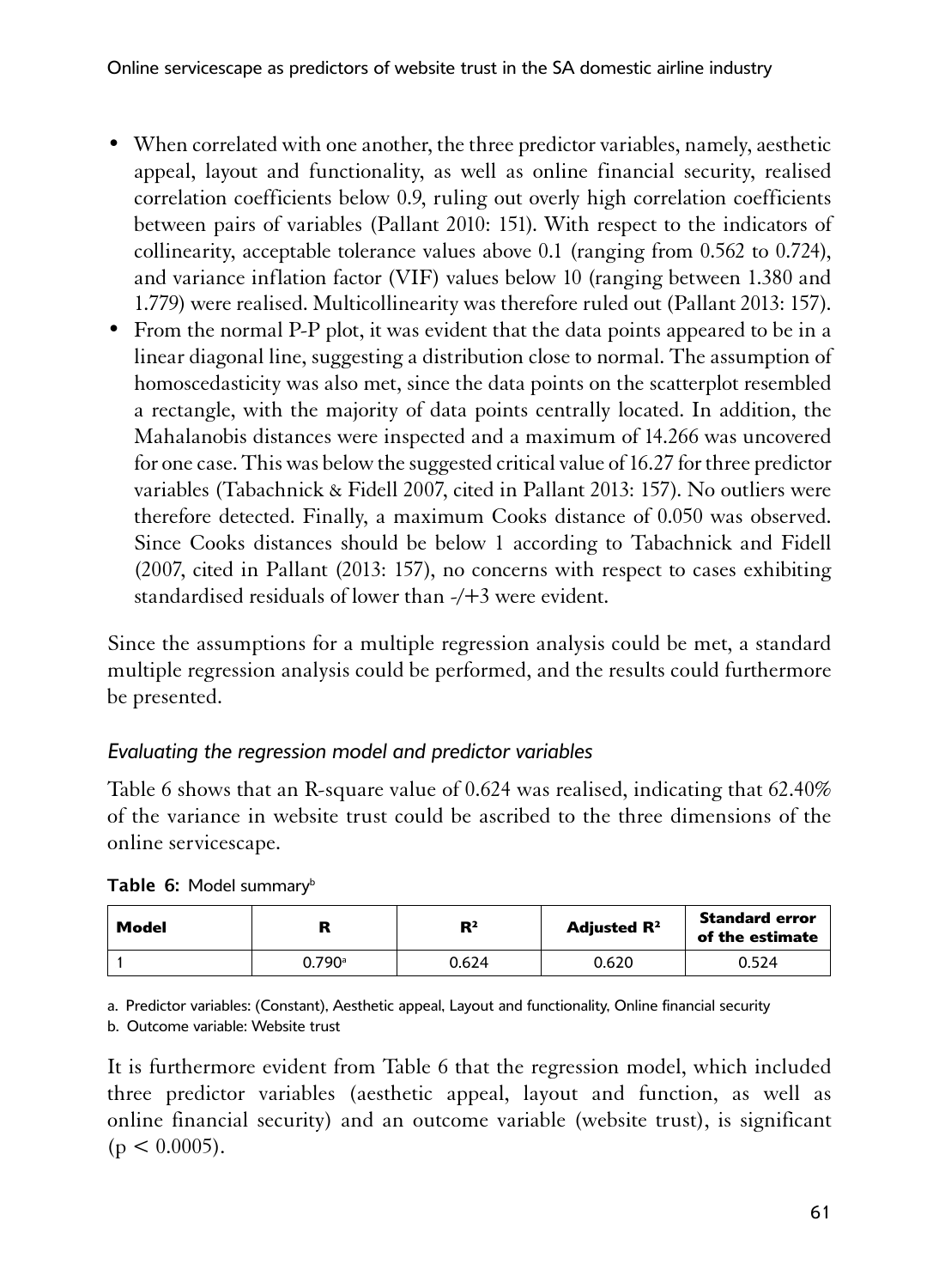|  |  |  | <b>Table 7: ANOVA</b> <sup>a</sup> |
|--|--|--|------------------------------------|
|--|--|--|------------------------------------|

| Model |            | Sum of<br>squares | df  | Mean<br>square | <b>F-value</b> | p-value            |
|-------|------------|-------------------|-----|----------------|----------------|--------------------|
|       | Regression | 131.666           |     | 43.889         | 160.092        | 0.000 <sup>b</sup> |
|       | Residual   | 79.228            | 289 | 0.274          |                |                    |
|       | Total      | 210.895           | 292 |                |                |                    |

a. Outcome variable: Website trust

<sup>1</sup>b. Predictor variables: (Constant), Aesthetic appeal, Layout and functionality, Online financial security

1Table 7 indicates that the p-value for the constant is, however, not significant  $(p-value > 0.05)$ .

Table 8: Coefficients<sup>a</sup>

| Model |                           | <b>Standardised</b><br>coefficient <b>B</b> -value |          | p-value |
|-------|---------------------------|----------------------------------------------------|----------|---------|
|       | Constant                  |                                                    | $-0.295$ | 0.768   |
|       | Aesthetic appeal          | 0.180                                              | 4.409    | 0.000   |
|       | Layout and functionality  | 0.317                                              | 6.594    | 0.000   |
|       | Online financial security | 0.461                                              | 10.887   | 0.000   |

a. Outcome variable: Website trust

Since the constant is not significant, it was subsequently excluded and another regression analysis was performed (Eiselen, Uys & Potgieter 2007: 164). Tables 8 to 10 provide the results for the regression model once the constant had been excluded. Table 8 indicates that the regression model is still significant ( $p < 0.0005$ ).

|  |  |  | <b>Table 9: ANOVAª.b</b> |
|--|--|--|--------------------------|
|--|--|--|--------------------------|

| Model |            | Sum of<br>squares     | df  | Mean<br>square | <b>F-value</b> | p-value            |
|-------|------------|-----------------------|-----|----------------|----------------|--------------------|
|       | Regression | 7424.381              |     | 2474.794       | 9053.239       | 0.000 <sup>c</sup> |
|       | Residual   | 79.274                | 290 | 0.273          |                |                    |
|       | Total      | 7503.656 <sup>d</sup> | 293 |                |                |                    |

a. Outcome variable: Website trust

b. Linear regression through the origin

<sup>1</sup>c. Predictor variables: Aesthetic appeal, Layout and functionality, Online financial security

<sup>1</sup>d. Total sum of squares when the constant is zero

1Table 9 indicates that the three dimensions of online servicescape predict website trust (p-values < 0.0005) with standard coefficient β-values ranging between 0.147 and 0.515. Online financial security is the best predictor of website trust  $(\beta$ -value  $= 0.515$ ; p-value < 0.0005), followed by layout and functionality (β-value =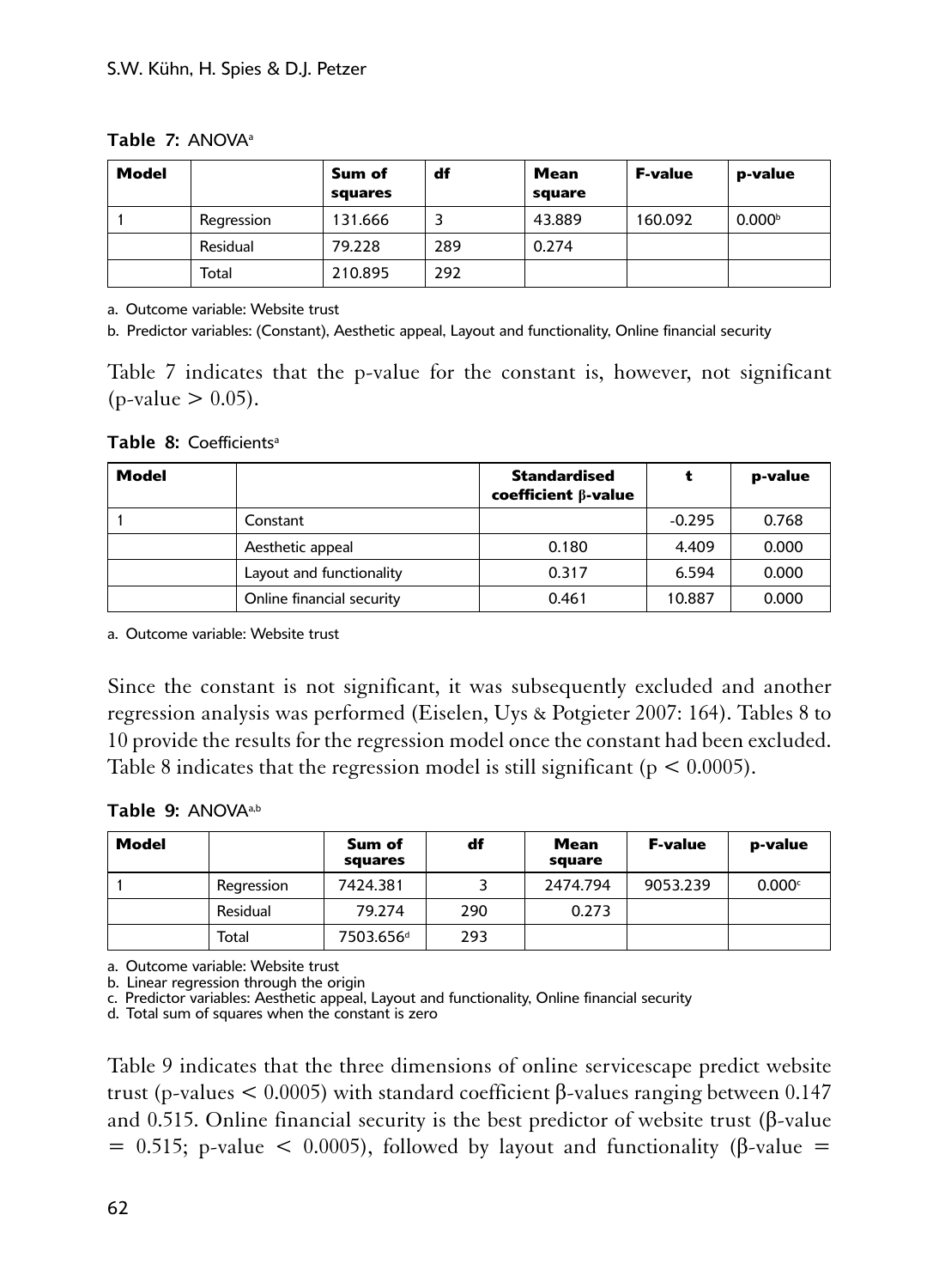0.336; p-value  $\lt$  0.0005) and aesthetic appeal (β-value = 0.147; p-value  $\lt$  0.0005) respectively.

| Model |                           | <b>Standardised</b><br>coefficient $\beta$ -value |        | p-value |
|-------|---------------------------|---------------------------------------------------|--------|---------|
|       | Aesthetic appeal          | 0.147                                             | 4.037  | 0.000   |
|       | Layout and functionality  | 0.336                                             | 6.860  | 0.000   |
|       | Online financial security | 0.515                                             | 12.434 | 0.000   |

Table 10: Coefficientsa,b

a. Outcome variable: Website trust

<sup>1</sup>b. Linear regression through the origin

1Based upon the results, the following findings were made regarding the three formulated hypotheses:

- H1: That domestic airline passengers' perception of the aesthetic appeal of the online servicescape of domestic airline websites predicts their trust in the website can be accepted ( $\beta$ -value = 0.147; p-value < 0.0005).
- H2: That domestic airline passengers' perception of the functionality and layout of the online servicescape of domestic airline websites predicts their trust in the website can be accepted ( $\beta$ -value = 0.336; p-value < 0.0005).
- H3: That domestic airline passengers' perception of the online financial security of the online servicescape of domestic airline websites predicts their trust in the website can be accepted ( $\beta$ -value = 0.515; p-value < 0.0005).

# **Discussion**

1This study was undertaken to determine the extent to which online servicescape dimensions predict website trust in the South African domestic airline industry. It is important for domestic airlines using their own websites to sell airline tickets online to customers to understand which dimensions of the online servicescape are the best predictors of website trust, since this could guide them in designing websites that could positively impact on website trust.

Similar to the South African study of Boshoff, Schlechter and Ward (2011: 47), who examined perceived risks associated with purchasing on a branded website, the majority of respondents who participated in this study were well educated and earned relatively high incomes. It could reasonably be assumed that these consumers had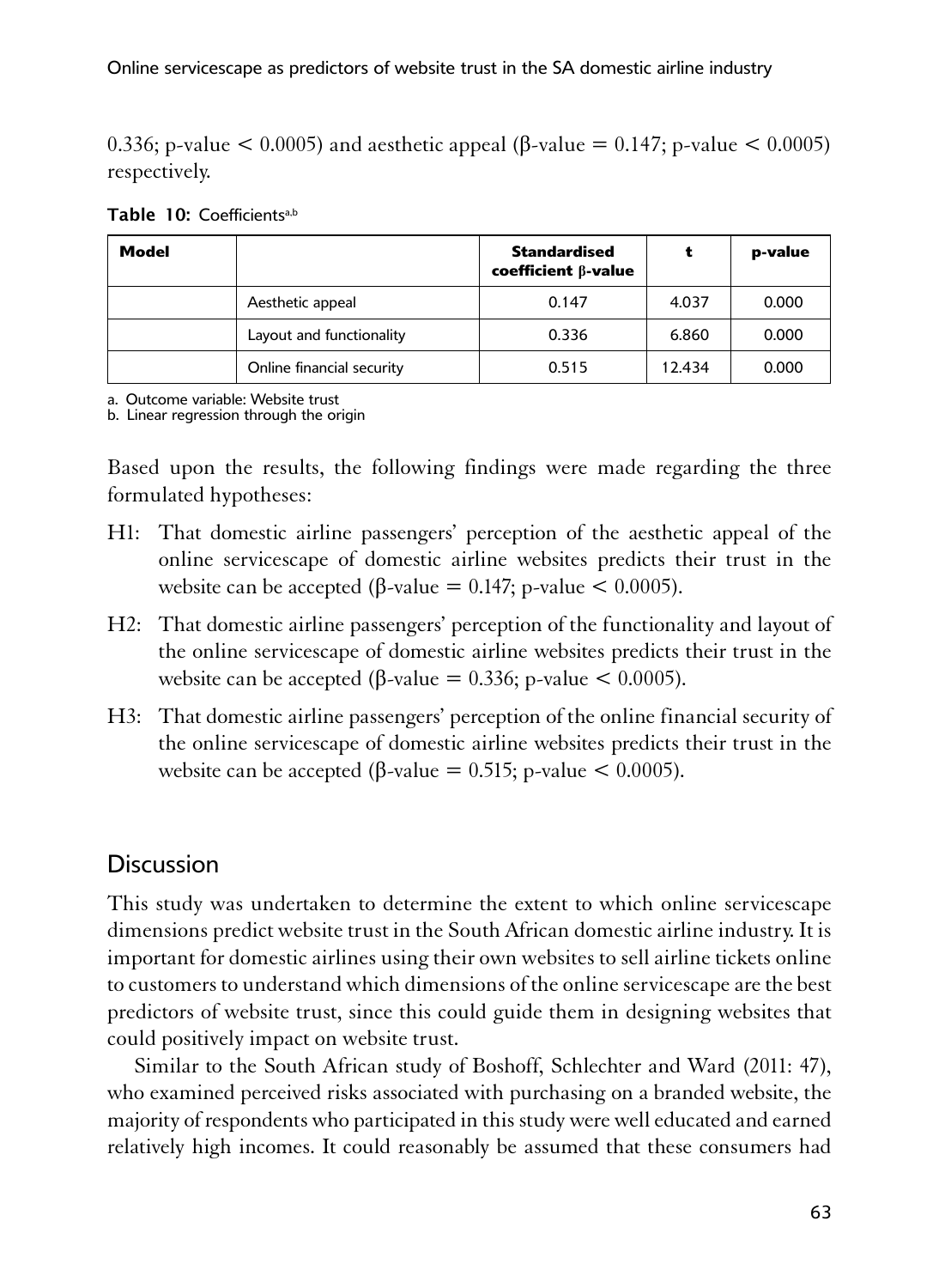the financial means to make use of air transportation and could therefore interact meaningfully with a domestic airline website and purchase airline tickets online.

A finding of the study that could be of concern pertains to the irregularity with which airline tickets are purchased from domestic airlines' websites. This supports the notion that South African consumers have a slow uptake of e-commerce, which could be related to various factors including perceived risk and distrust (Boshoff, Schlechter & Ward 2009: 18; Ruiz-Mafé, Sanz-Blas & Aldás-Manzano 2009: 294). The results of the study also indicate that although website trust is relatively positive, it could be improved by focusing specifically on the dimensions of the online servicescape.

Aligned with the findings of Harris and Goode (2010: 230), the results indicate that online servicescape dimensions significantly predict customers' website trust. This study reveals that online financial security is the best predictor of website trust, followed by layout and functionality, and aesthetic appeal. These findings are supported by Kim et al. (2011), Ou and Sia (2010) and Pi et al. (2012), who reiterate the importance of online financial security, and layout and functionality to increase website trust. In accordance with previous studies signifying the importance of satisfying consumers' need for security during online transactions (Casalò et al. 2007: 595; Chen & Barnes 2007; Kim et al. 2011), this study reveals that online financial security is the best predictor of website trust.

Managers responsible for the design of websites for domestic airlines should therefore consider these dimensions of the online servicescape and incorporate them in the design of domestic airlines' online strategies to build customer website trust. Harris and Goode (2010: 238) add that online servicescape dimensions provide managers with a useful checklist against which their website can be evaluated.

In terms of online financial security, domestic airlines should focus on perceived security and ease of payment to increase customers' website trust. Domestic airlines could increase perceived security by reassuring customers and incorporating foolproof security features in the design. A domestic airline could also provide privacy guarantees against the malicious misuse of personal and financial information disclosed by customers (Wang, Lee & Wang 1999: 63). The introduction of stronger privacy policies has also been found to increase perceived website and company trustworthiness (Lauer & Deng 2007: 323). In terms of payment procedures, domestic airlines should offer efficient payment procedures that are fast and straightforward and that do not require customers to divulge too much information.

The layout and functionality of a website refers to its usability, the relevance of information, the extent to which customisation/personalisation is possible and the level of interactivity of the website (Harris & Goode 2010: 232; Li & Yeh 2010: 677,678). Respondents in this study regarded the relevance of information contained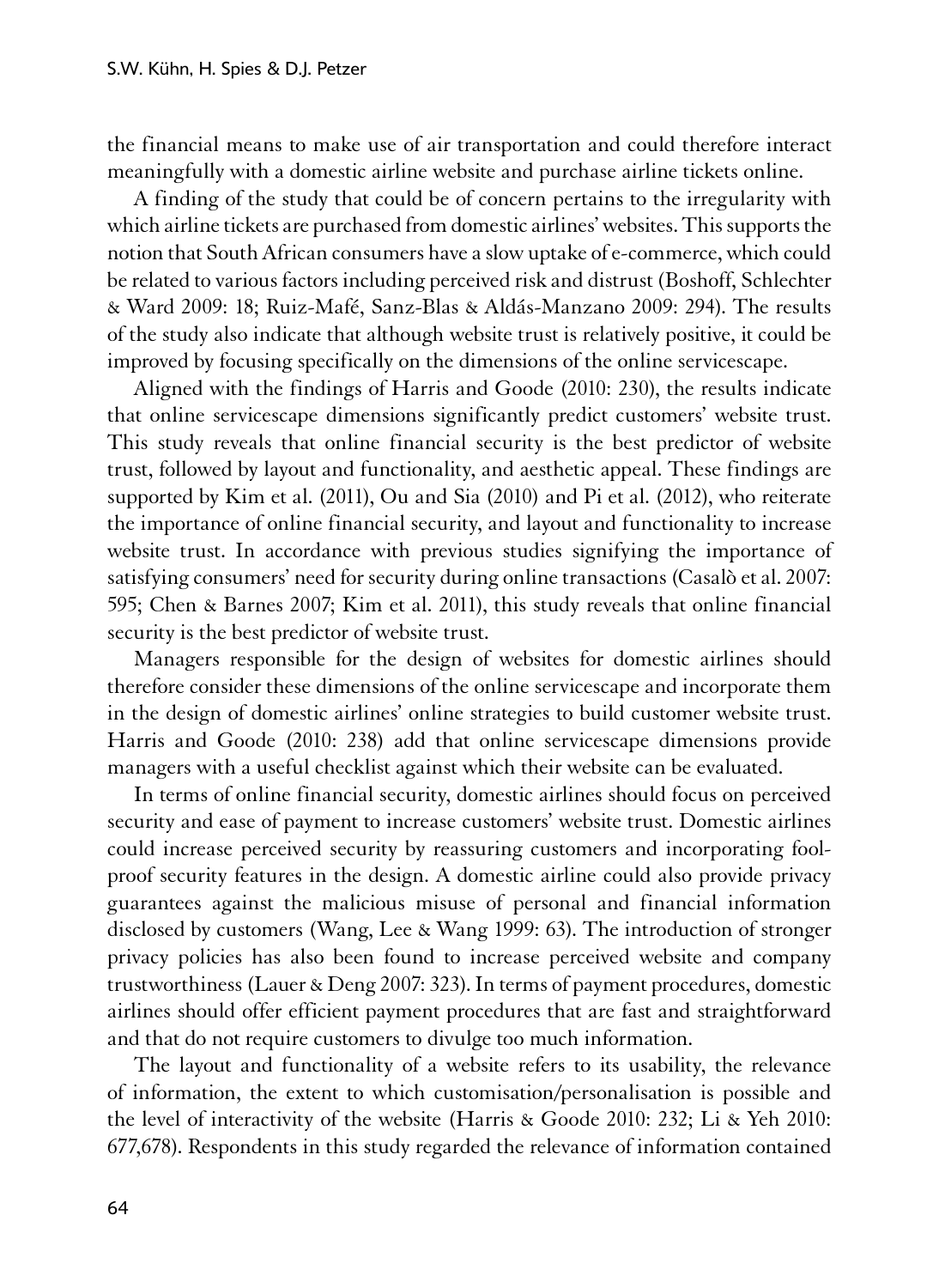and the usability of a domestic airline's website more positively than its interactivity and ability to be customised/personalised. This could be attributed to the fact the domestic airlines adhere to strict corporate branding policies that are reinforced in their website design, thereby offering customers little customisation opportunity. It is therefore recommended that domestic airlines ensure that their website contains relevant information that is easily accessible. Amongst others, flight times, flight schedules, availability, prices and other information should be regularly updated and ideally be available in real time. Domestic airlines should also pay attention to the navigation of their website and ensure that it is user-friendly, logical and easy to follow. Links on the website should be functional and should open at the designated places. Websites should furthermore be customised and personalised to suit customer needs by addressing customers by name when communicating via the website, as well as making purchase recommendations (e-tickets to different destinations) based on past selection.

The aesthetic appeal of websites includes visual appeal, originality of design and entertainment value (Harris & Goode 2010: 232). The findings of this study indicate that respondents regard visual appeal and originality of design more positively than entertainment value. A possible explanation could be that the type of product bought (in this case an e-ticket) does not have an entertainment component as part of the product offering, as opposed to websites selling other products such as books, music and games. It is therefore recommended that domestic airlines ensure that customers find their website design visually appealing and original through the use of both attractive and creative graphics and display of products. Although the product itself (e-tickets) is not exciting, domestic airlines could improve the entertainment value of their websites by ensuring that it creates customer enthusiasm and enjoyment when browsing the site. Domestic airlines should also pay close attention to the manner in which they visually display flight times, dates and costs, the core product offering of the website, as well as ensuring that their website design is perceived as original.

### Limitations and future research

1All studies have inherent limitations. In this study, non-probability convenience sampling was used to select respondents in the absence of a sample frame, implying that the results of the study are limited to respondents who participated in the study. The study was restricted to a single service setting, namely the domestic airline industry. The results can therefore not be generalised to other service settings and industries. Lastly, this study focused on only one service construct, namely website trust, which limited the findings and contributions of the study.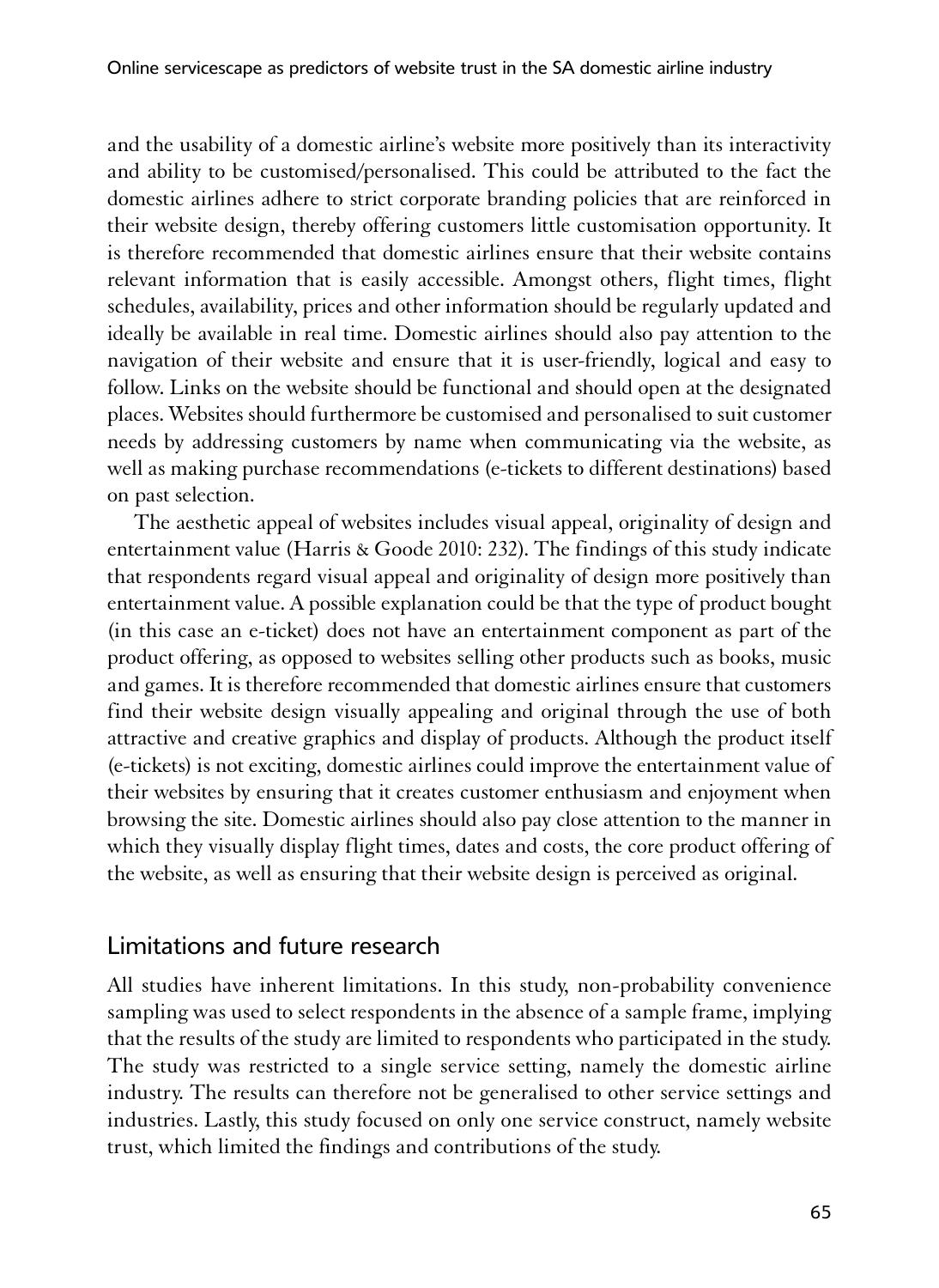Future research could focus on collaborating with industry to gain access to a sample frame (existing customer database information) to select respondents through probability sampling. The relevance of the online servicescape could be tested in different markets, as well as other online service settings marketing music, books or electronics. Future studies could also examine the influence of the online servicescape on website trust in relation to consumers' experience with e-commerce. Finally, the interrelationship of online servicescapes could be tested on a wider range of constructs to provide a more rigorous theoretical contribution, such as website commitment, service quality, customer satisfaction and purchase intention.

# Conclusion

Despite the apparent advantages that e-commerce offers (in terms of greater convenience and better access to updated information), a lack of consumer trust is one of the main deterrents to online exchange. One way in which website trust could be improved is by focusing on the online servicescape associated with the website organisations used to interact with customers. This study concludes that organisations could benefit from increased website trust by focusing on online financial security, layout and functionality, and aesthetic appeal.

### References

- African Economic Outlook. 2013. South Africa economic outlook. Available at: http://www. afdb.org/en/countries/southern-africa/south-africa/south-africa-economic-outlook/. Accessed: 3 February 2013.
- Alamdari, F. 2002. 'Regional development in airlines and travel agents relationship', *Journal of Air Transport Management*, 8(5): 339–348.
- allAfrica.com. 2009. Big challenges ahead for South Africa's airlines. Available at: http:// www.eturbonews.com/12232/big-challenges-ahead-south-africas-airlines. Accessed: 10 October 2013.
- Bart, Y., Shankar, V., Sultan, F. & Urban, G.L. 2005. 'Are the drivers and role of online trust the same for all websites and consumers? A large-scale exploratory empirical study', *Journal of Marketing*, 69: 133–152.
- Bauer, H.H., Grether, M. & Leach, M. 2002. 'Building customer relations over the internet', *Industrial Marketing Management*, 31 (2): 155–63.
- Beldad, A., de Jong, M. & Steehouder, M. 2010. 'How shall I trust the faceless and the intangible? A literature review on the antecedents of online trust', *Computers in Human Behaviour,* 26: 857–869.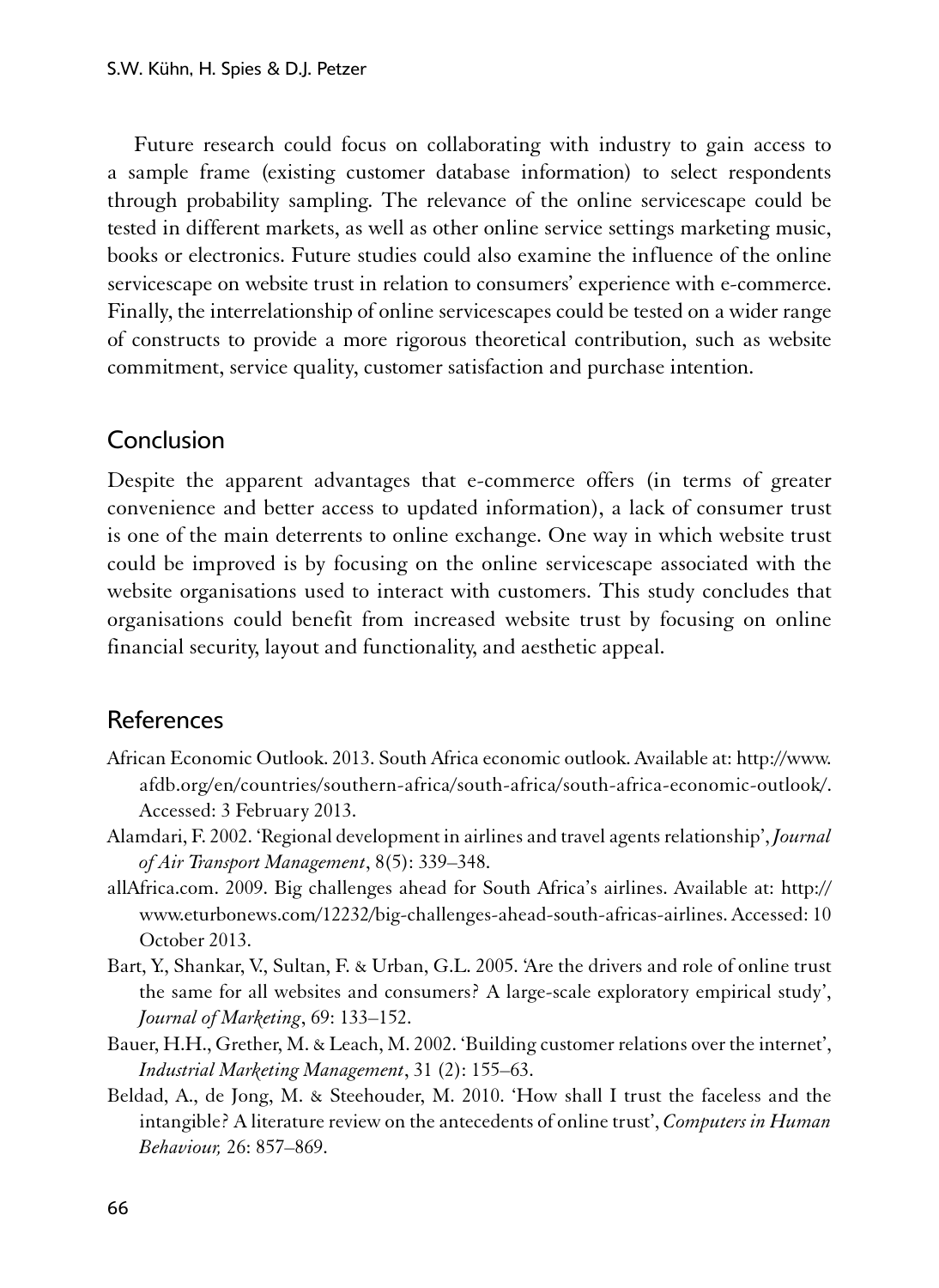- Bitner, M. 1992. 'Servicescapes: the impact of physical surroundings on customers and employees', *Journal of Marketing,* 56: 57–71.
- Boshoff, C., Schlechter, C. & Ward, S. 2009. 'The mediating effect of brand image and information search intentions on the perceived risks associated with online purchasing on a generically-branded website', *Management Dynamics*, 18(4): 18–28.
- Boshoff, C., Schlechter, C. & Ward, S.J. 2011. 'Consumers' perceived risks associated with purchasing on a branded website: the mediating effect of brand knowledge', *South African Journal of Business Management,* 42(1): 45–54.
- Campbell, B. & Vigar-Ellis, D. 2012. 'The importance of choice attributes and the positions of the airlines within the South Africa domestic passenger airline industry as perceived by passengers at Durban International Airport', *Southern African Business Review*, 16(2): 97–119.
- Casalò, L.V., Flavián, C. & Guinalìu, M. 2007. 'The role of security, privacy, usability and reputation in the development of online banking', *Online Information Review*, 31(5): 583–603.
- Chen, Y. & Barnes, S. 2007. 'Initial trust and online buyer behaviour', *Industrial Management and Data Systems,* 107(1): 21–36.
- Chen, Y.H., Hsu, I.C. & Lin, C.C. 2010. 'Website attributes that increase consumer purchase intention: a conjoint analysis', *Journal of Business Research,* 63: 1007–1014.
- Cyr, D. 2013. 'Website design, trust and culture: an eight country investigation', *Electronic Commerce Research and Applications*, 12: 373–385.
- Eiselen, R., Uys, T. & Potgieter, T. 2007. *Analysing Survey Data Using SPSS13* (3rd edition). Statkon, University of Johannesburg.
- Eroglu, S.A., Machleit, K.A. & Davis, L.M. 2001. 'Atmospheric qualities of online retailing: a conceptual model and implications', *Journal of Business Research*, 54(2): 177–184.
- Eroglu, S.A., Machleit, K.A. & Davis, L.M. 2003. 'Empirical testing of a model of online store atmospherics and shopper responses', *Psychology and Marketing* 20(2): 139–150.
- Ezeh, C. & Harris, L.C. 2007. 'Servicescape research: a review and a research agenda', *Marketing Review*, 7(1): 59–78.
- Featherman, M.S., Miyazaki, A.D. & Sprott, D.E. 2010. 'Reducing online privacy risk to facilitate e-service adoption: the influence of perceived ease of use and corporate credibility', *Journal of Services Marketing,* 24(3): 219–229.
- Fink, D. & Laupse, R. 2000. 'Perceptions of web site design characteristics: a Malaysian/ Australian comparison', *Internet Research*, 1(10): 44–55.
- Flavián, C., Guinalíu, M. & Gurrea, R. 2006. 'The role played by perceived usability, satisfaction and consumer trust on website loyalty', *Information and Management,* 43: 1–14.
- Ganguly, B., Dash, S.B., Cyr, D. & Head, M. 2010. 'The effects of website design on purchase intention in online shopping: the mediating role of trust and the moderating role of culture', *International Journal of Electronic Business*, 8(4): 302–330.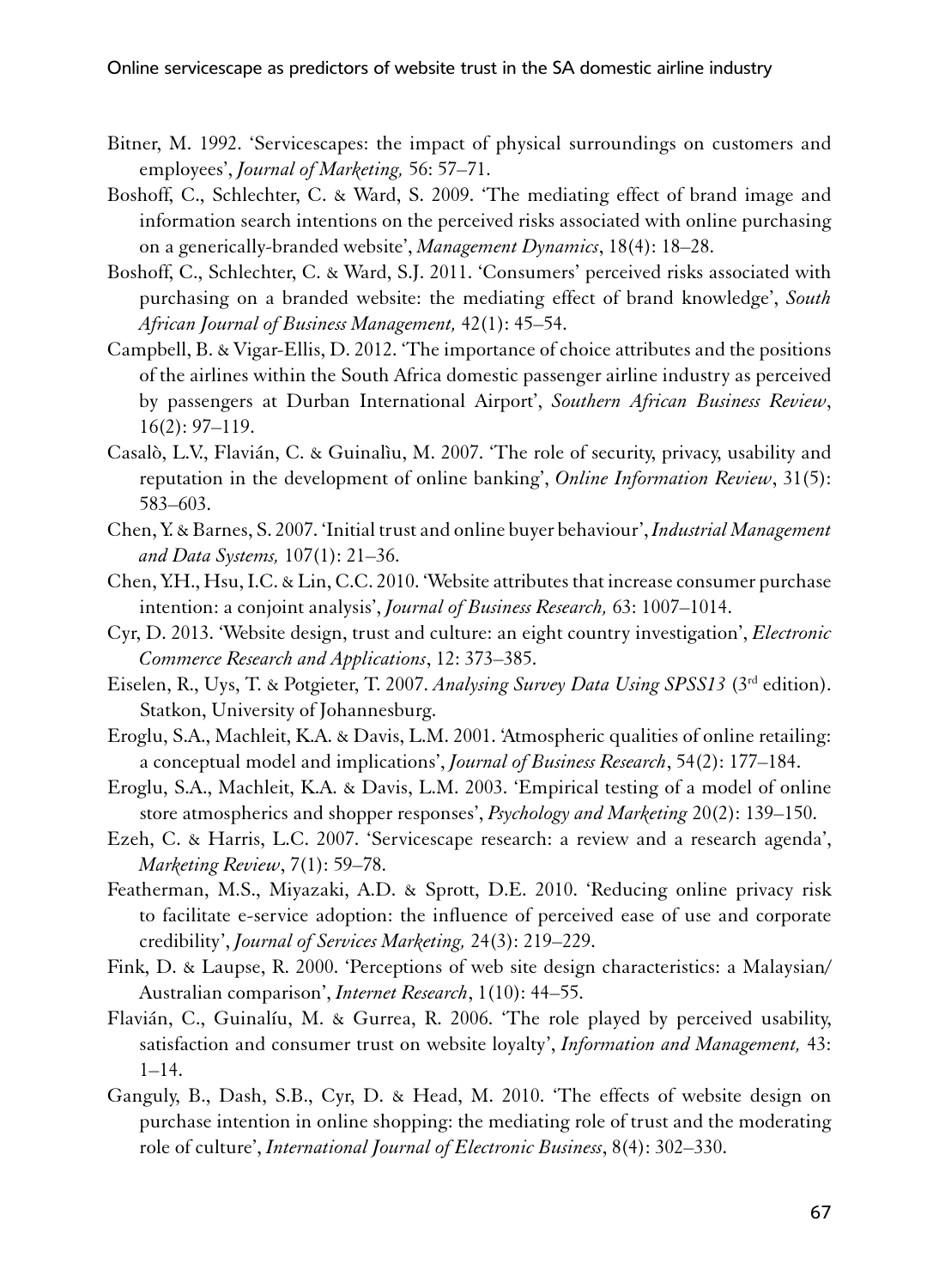- Goldstruck, A. 2012. Internet matters: the quiet engine of the South African economy. Available at: http://www.internetmatters.co.za/report/ZA\_Internet\_Matters.pdf. Accessed: 17 October 2013.
- Goode, M.M. & Harris, L.C. 2007. 'Online behavioural intentions: an empirical investigation of antecedents and moderators', *European Journal of Marketing*, 41(6): 512–536.
- Gordon, G. 2011. Turbulence over Africa. Available at: [http://mg.co.za/article/2011-10-07](http://mg.co.za/article/2011-10-07-turbulence-over-africa) [turbulence-over-africa.](http://mg.co.za/article/2011-10-07-turbulence-over-africa) Accessed: 25 October 2013.
- Grabner-Kraeuter, S. 2002. 'The role of consumers' trust in online-shopping', *Journal of Business Ethics,* 39(2): 43–50.
- Grewal, D., Mullikin, J.L. & Munger, J. 2003. 'Loyalty in e-tailing: a conceptual framework', *Journal of Relationship Marketing*, 2(4): 31–45.
- Hair, J.F., Celsi, M. W., Oritinau, D. J. & Bush, R. P. 2013. *Essentials of Marketing Research* (3rd edition). New York: McGraw-Hill.
- Hair, J.F., Black, W.C., Babin, B.J. & Anderson, R.E. 2014. *Multivariate Data Analysis* (7th edition). Harlow: Pearson.
- Harison, E. & Boonstra, A. 2008. 'Reaching new altitudes in e-commerce: assessing the performance of airline websites', *Journal of Air Transport Management,* 14: 92–98.
- Harris, L.C. & Goode, M.H. 2004. 'The four levels of loyalty and the pivotal role of trust: a study of online service dynamics', *Journal of Retailing*, 80: 139–158.
- Harris, L.C. & Goode, M.H. 2010. 'Online servicescapes, trust, and purchase intentions', *Journal of Services Marketing*, 24(3): 230–243.
- Hoffman, D.L., Novak, T.P. & Peralta, M. 1999. 'Building consumer trust online', *Communications of the ACM*, 42(4): 80–85.
- Hopkins, C.D., Grove, S.J., Raymond, M.A. & LaForge, M.C. 2009. 'Designing the e-servicescape: implications for online retailers', *Journal of Internet Commerce*, 8(2): 23–43.
- Irwin, R. 2007. Cheap flights soar in South Africa. Available at: http://www.brandchannel. com/features\_effect.asp?pf\_id=365. Accessed: 23 October 2013.
- Kassim, N., & Abdullah, N. A. 2010. 'The effect of perceived service quality dimensions on customer satisfaction, trust, and loyalty in e-commerce settings: a cross cultural analysis', *Asia Pacific Journal of Marketing and Logistics*, 22(3): 351–371.
- Kim, D.J., Ferrin, D.L. & Rao, H.R. 2008. 'A trust-based consumer decision-making model in electronic commerce: the role of trust, perceived risk, and their antecedents', *Decision Support Systems*, 44(2): 544–564.
- Kim, M.J., Chung, N. & Lee, C.K. 2011. 'The effect of perceived trust on electronic commerce: shopping online for tourism products and services in South Korea', *Tourism Management*, 32(2): 256–265.
- Koernig, S.K. 2003. 'e-Scapes: the electronic physical environment and service tangibility', *Psychology and Marketing,* 20(2): 151–167.
- Kolsaker, A., Lee-Kelley, L. & Choy, P.C. 2004. 'The reluctant Hong Kong consumer: purchasing travel online', *International Journal of Consumer Studies,* 28: 295–304.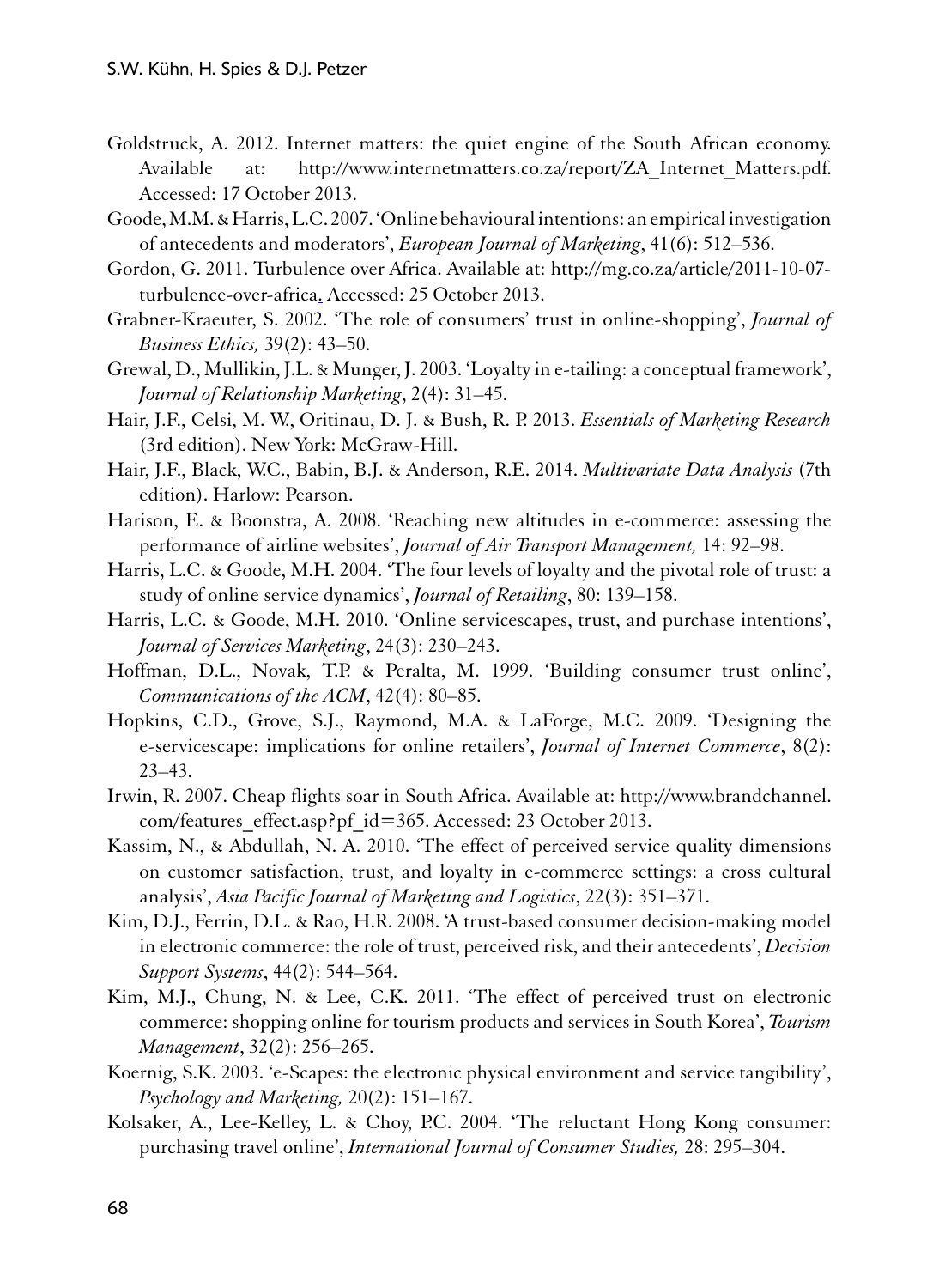- Koo, D. & Ju, S. 2009. 'The interactional effects of atmospherics and perceptual curiosity on emotions and online shopping intention', *Computers in Human Behavior*, 26(3): 377–388.
- Lauer, T.W. & Deng, X. 2007. 'Building online trust through privacy practices', *International Journal of Information Security*, 6(5): 323–331.
- Lavie, T. & Tractinsky, N. 2003. 'Assessing dimensions of perceived visual aesthetics of web sites', *International Journal of Human-Computer Studies*, 60(3): 269–298.
- Lee, F.H. & Wu, W.Y. 2011. 'Moderating effects of technology acceptance perspectives on e-service quality formation: evidence from airline websites in Taiwan', *Expert Systems with Applications,* 38: 7766–7773.
- Li, Y. & Yeh, Y. 2010. Increasing trust in mobile commerce through design aesthetics', *Computers in Human Behavior*, 26(4): 673–684.
- Liao, C., Palvia, P. & Lin, H.N. 2006. 'The roles of habit and website quality in e-commerce', *International Journal of Information Management*, 26(6): 469–483.
- Lindgaard, G., Dudek, C., Sen, D., Sumegi, L. & Noonan, P. 2011. 'An exploration of relations between visual appeal, trustworthiness and perceived usability of homepages', *ACM Transactions on Computer-Human Interaction*, 18(1): 1–30.
- Lubbe, B. 2007. 'The effect of internet apprehension and website satisfaction on air travellers' adoption of an airline's website', *Journal of Air Transport Management,* 13: 75–80.
- Mantshantsha, S. 2013. Sasol: weaker rand leads to fuel increases. Available at: http://www. financialmail.co.za/business/money/2013/07/11/sasol-weaker-rand-leads-to-fuelincreases. Accessed: 23 October 2013.
- Matsunaga, M. 2010. 'How to factor-analyze your data right: do's, don'ts, and how-to's', *International Journal of Psychological Research*, 3(1): 97–110.
- Mayo, D.T., Helms, M.A. & Inks, S.A. 2006. 'Consumer internet purchasing patterns: a congruence of product attributes and technology*', International Journal of Internet Marketing and Advertising*, 3(3): 271–298.
- Morgan, R.M. & Hunt, S.D. 1994. 'The commitment-trust theory of relationship marketing', *Journal of Marketing*, 58(3): 20–38.
- Oosthuizen, M. 2012. SAA and the South African airline industry: the next ten years. Available at: http://strategysource.files.wordpress.com/2012/10/saa-strategic forecast. pdf. Accessed: 23 October 2013.
- Osterbauer, C., Köhle, M., Grechenig, T. & Tscheligi, M. 1999. 'Web usability testing: a case study usability of chosen cites (banks, daily newspapers, insurances)', Paper presented at the 5th Australian World Wide Web Conference. Available at: http://ausWeb.scu.edu. au/aw2k/papers/osterbauer/. Accessed: 5 December 2013.
- Ou, C. X., & Sia, C. L. 2010. 'Consumer trust and distrust: an issue of website design', *International Journal of Human-Computer Studies*, 68(12): 913–934.

Pallant, J. 2010. *SPSS Survival Manual* (3rd edition). New York: McGraw-Hill.

Pallant, J. 2013. *SPSS Survival Manual* (5th edition). New York: McGraw-Hill.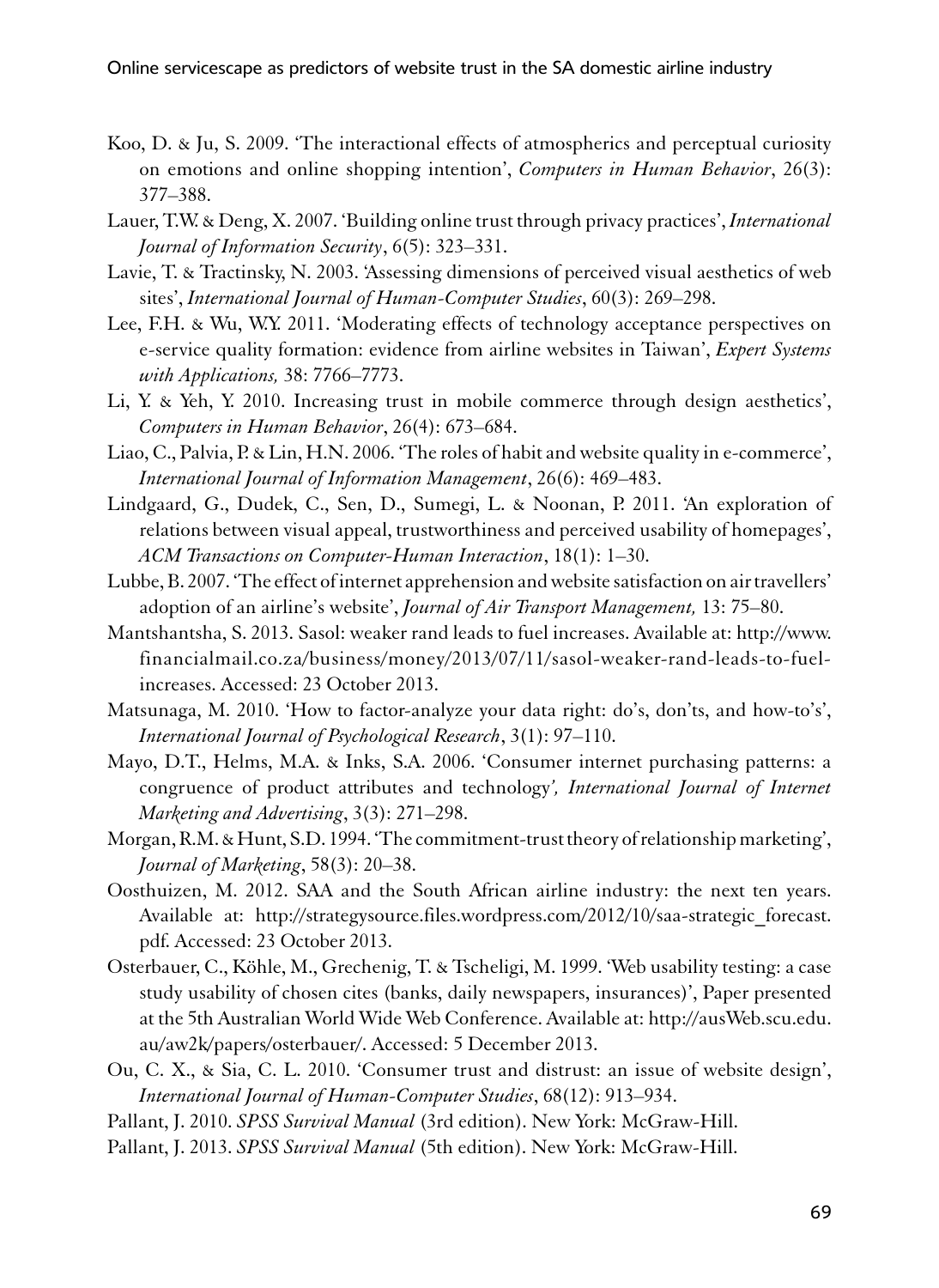- Palvia, P. 2009. 'The role of trust in e-commerce relational exchange: a unified model', *Information and Management*, 46(4): 213–220.
- Pi, S.M., Liao, H.L. & Chen, H.M. 2012. 'Factors that affect consumers' trust and continuous adoption of online financial services', *International Journal of Business and Management*, 7(9): 108–119.
- Ramayah, T. & Ignatius, J. 2005. 'Impact of perceived usefulness, perceived ease of use and perceived enjoyment on intention to shop online', *ICFAI Journal of Systems Management*, 3(3): 36–51.
- Ranaweera, C. & Prabhu, J. 2003. 'On the relative importance of customer satisfaction and trust as determinants of customer retention and positive word of mouth', *Journal of Targeting, Measurement and Analysis for Marketing*, 12(1): 82–90.
- Richard, M. 2005. 'Modeling the impact of internet atmospherics on surfer behavior', *Journal of Business Research,* 58(12): 1632–1642.
- Roca, J.C., Garcia, J.J. & De La Vega, J.J. 2009. 'The importance of perceived trust, security and privacy in online trading systems', *Information Management and Computer Security,*  17(2): 96–113.
- Rousseau, D.M., Sitkin, S.B., Burt, R.S. & Camerer, C. 1998. 'Not so different after all: a cross-discipline view of trust', *Academy of Management Review*, 23(3): 393–404.
- Ruiz-Mafé, C., Sanz-Blas, S., & Aldás-Manzano, J. 2009. 'Drivers and barriers to online airline ticket purchasing', *Journal of Air Transport Management*, 15(6): 294–298.
- SA Flights. 2013. Domestic flights. Available at: http://www.sa-flights.co.za/domesticflights/. Accessed: 22 October 2013.
- Shiu, E., Hair, J., Bush, R. & Ortinau, D. 2009. *Marketing Research*. London: McGraw-Hill.
- Shon, Z., Chen, F. & Chang, Y. 2003. 'Airline e-commerce: the revolution in ticketing channels', *Journal of Air Transport Management,* 9: 325–331.
- Surjadjaja, H., Gosh, S. & Antony, J. 2003. 'Determining and assessing the determinants of e-service operations', *Managing Service Quality*, 13(1): 39–53.
- Townsend, S. & Bick, G. 2011. 'Kulula.com: now anyone can fly in South Africa', *Emerald Emerging Markets Case Studies.* Available at: [http://dx.doi.](http://dx.doi.org?10.1108/20450621111126792) [org?10.1108/20450621111126792.](http://dx.doi.org?10.1108/20450621111126792) Accessed: 21 October 2013.
- Van der Heijden, H. 2002. 'Factors influencing the usage of websites: the case of a generic portal in the Netherlands', *Information and Management*, 40(6): 541–549.
- Van Haperen, M. 2010. Validating the e-Servicescape: an explanatory study towards web shop conversion optimisation. BSc dissertation. Eindhoven: Eindhoven University of Technology.
- Vilnai-yavetz, I. & Rafaeli, A. 2006. 'Aesthetics and professionalism of virtual servicescapes', *Journal of Service Research*, 8(3): 245–259.
- Wang, H., Lee, M.K.O. & Wang, C. 1999. 'Consumer privacy concerns about internet marketing', *Communications of the ACM*, 41(3): 63–70.
- Wang, Y.J., Minor, M.S. & Wei, J. 2010. 'Aesthetics and the online shopping environment: understanding consumer responses', *Journal of Retailing*, 87(1): 46–58.